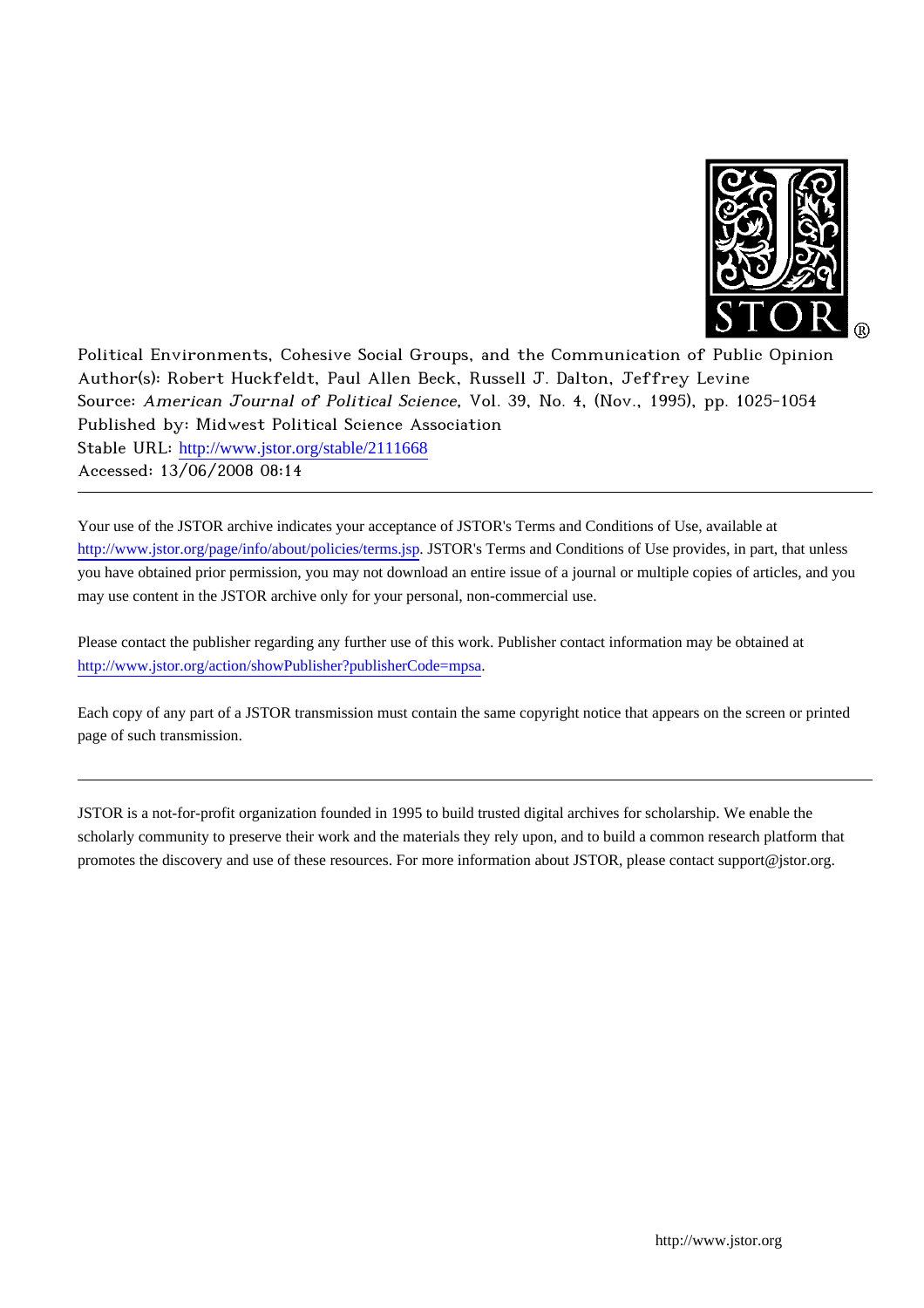# **Political Environments, Cohesive Social** Groups, and the Communication of Public Opinion\*

Robert Huckfeldt, Indiana University Paul Allen Beck, Ohio State University Russell J. Dalton, University of California at Irvine Jeffrey Levine, Indiana University

*Theory:* A theory of political communication is employed which stresses the importance of citizen discussion beyond the boundaries of cohesive groups for the dissemination of public opinion.

*Hypotheses:* If the social communication of political information is bounded by cohesive social groups and strong social ties, we should expect the social flow of political information to be independent from opinion distributions in the larger environment. In contrast, when social communication extends beyond socially cohesive groups, the flow of information should reflect these opinion distributions.

Methods: We analyze a 1992 election survey which includes a battery of questions regarding the construction of respondents' social networks. The analysis is undertaken with respect to opinion distributions in the larger environments (counties) where the respondents reside.

Results: Individuals are differentially exposed to larger environments of opinion depending on micro environmental patterns of social interaction and political communication. Hence, the construction of a citizen's social network serves as a filter on the macro environmental flow of political information. In this way, the consequences of the larger environment of opinion depend on the existence of micro environments which expose citizens to surrounding opinion distributions.

The social flow of political information is produced as a consequence of individual preference operating within larger environments of opinion. Citizens obtain political information from other citizens in the context of politically divergent and environmentally specific opinion distributions. They also impose their own preferences in selecting information sources. Neither

\*This research was supported in part by grants from the National Science Foundation. The data necessary to replicate these analyses will be placed in the archive of the ICPSR. Data analyses presented in the paper were conducted using SYSTAT and LIMDEP, and documentation is available from the first author. We are grateful for the comments and advice of several colleagues, most particularly: John Sprague; John Williams; our collaborators in the Cross-National Election Project; and participants at the New York Area Political Psychology Meetings held at Columbia University in November of 1994, where an earlier version of this paper was presented.

American Journal of Political Science, Vol. 39, No. 4, November 1995, Pp. 1025-54 © 1995 by the Board of Regents of the University of Wisconsin System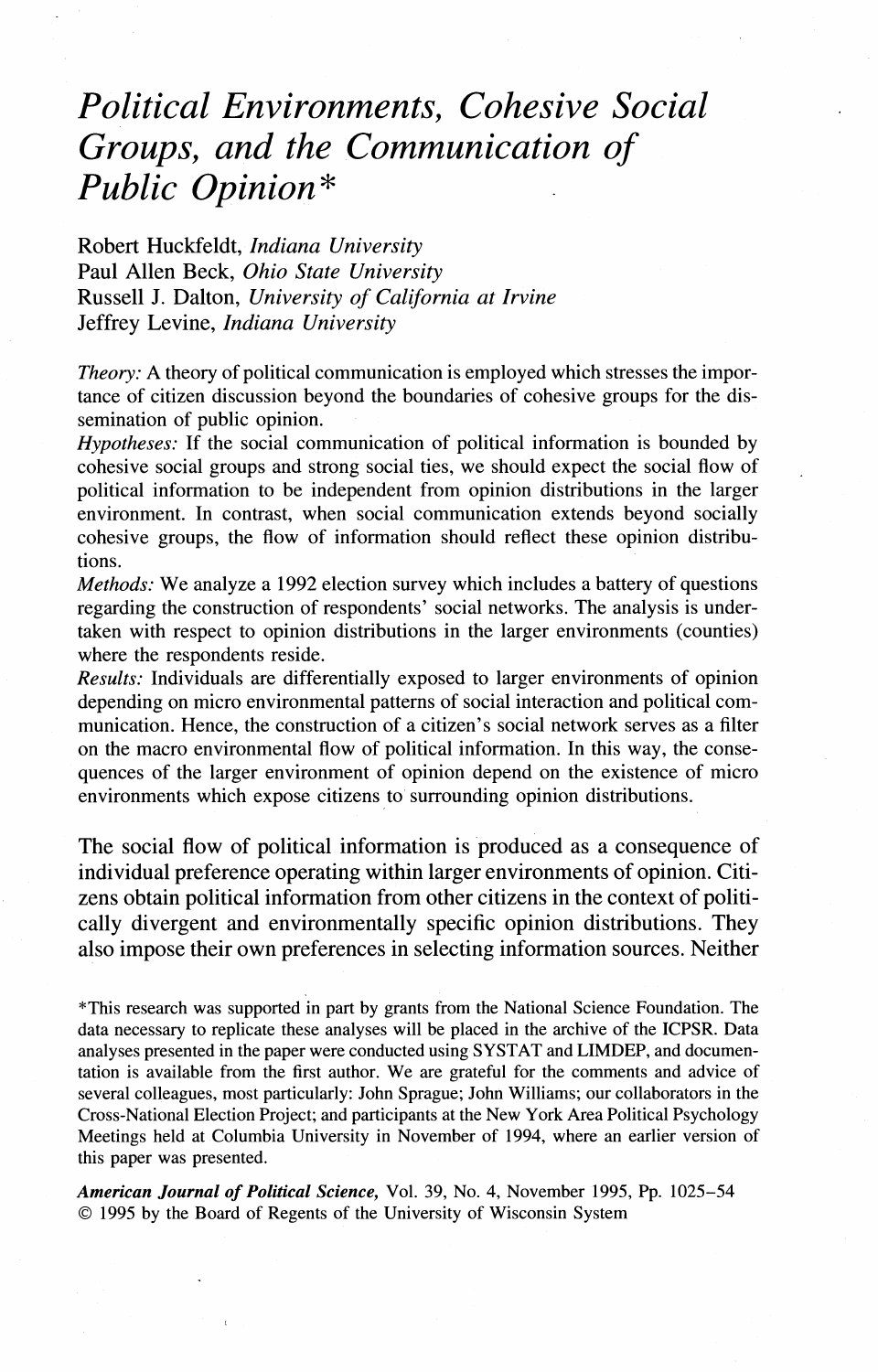individual preference nor the environment is solely determinate, and thus the information that citizens ultimately obtain through social channels of communication is contingent on the particular intersection between the individual and the environment. The nature of this intersection, in turn, depends on the construction of the citizen's social network—a micro environmental filter that might expose individuals to, or seclude them from, these larger environments of information.

Thus, while citizens select information sources on the basis of their own political preferences, the supply of political information varies across environments in systematic ways, with potentially important consequences for the information that many citizens ultimately obtain. This paper examines one source of information and one source of environmental variation—the extent to which the social communication of political information is structured by the geographic distribution of support for presidential candidates in the 1992 election. Thus the focus is on communication rather than influence, and our particular concern is with how social networks of political communication serve as micro environmental filters on the macro environmental flow of information (Granovetter 1973; Burt 1986). To what extent do cohesive social groups and weak social ties serve to advance or retard the communication and dissemination of public opinion in the larger environment?

These issues are addressed as one part of a national study focusing on how citizens became politically informed during the 1992 presidential election campaign. Before turning to this analysis, we examine the political significance of communication occurring within and beyond the boundaries of socially cohesive groups and strong social relationships.

#### **Beyond the Boundaries of Cohesive Social Groups**

The implicit or explicit assumption that underlies many studies of social influence in politics is that the truly important social communication of political information takes place within closed social cells, among kindred spirits whose mutually high regard makes them trusted sources of political advice and information. According to such a view, politics is a crucial and private matter that can be best discussed with those who are closer and more intimate associates—interpersonal trust becomes a defining ingredient of effective political discourse.<sup>1</sup>

<sup>1</sup>For points of contrast, see Putnam (1966), Segal and Meyer (1974), Cox (1969), and Fuchs (1955). Putnam shows that individual partisanship is *more* affected by the county environment among respondents who are organizationally active. Segal and Meyer show that respondent partisanship is less affected by the neighborhood environment among those who are organizationally active. Cox (1969) reconciles these findings by pointing out that, on average, most organizations are more reflective of the county environment than the neighborhood environment. Perhaps the work of Fuchs is most illuminating on this point. Based on field work conducted in an earlier era typified by one wage earner per family, he argued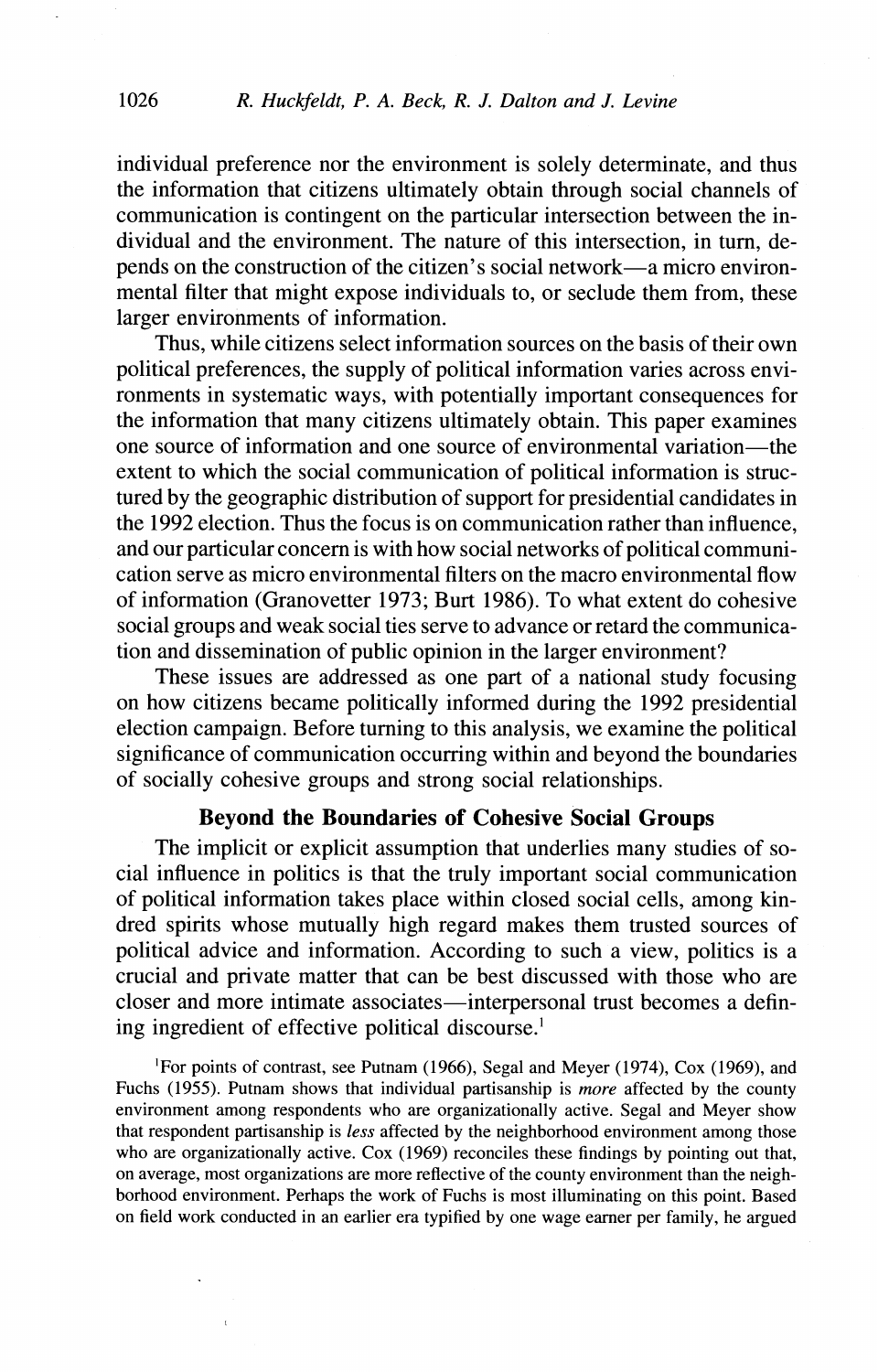That influence is often conceived in terms of such strong ties is not surprising, particularly because some of the most important and influential research on social influence in politics comes from the landmark work on political socialization within families. Jennings and Niemi (1968, 1974, 1981) and others have convincingly demonstrated the crucial roles played by families in the development of political identities and the evolution of political involvement. Thus it was perhaps natural to adapt such a model to social communication outside families as well. Indeed, even before the bulk of progress in developing the socialization model had occurred, the Columbia sociologists (Lazarsfeld, Berelson, and Gaudet 1944; Berelson, Lazarsfeld, and McPhee 1954) had articulated a process of social influence during an election campaign in terms which Burt (1987) calls the social cohesion model.

The social cohesion model portrays social influence in politics as occurring within small groups of close associates who share common understandings that are fostered within the same normative climate of opinion. Such a model portrays social influence as the product and residue of close and intimate ties, and thus intimacy becomes a precondition for influence. In other words, I am more likely to trust your opinion and the information it conveys if I hold you in high personal esteem, both as a friend and as a knowledgeable informant (Katz 1957).

What is wrong with such a view? Nothing is wrong for many behaviors in many circumstances. We do not intend to suggest that the strength of a relationship is an unimportant consideration, or that it is without consequence for political communication. A tightly defined focus on intimate ties, however, may unnecessarily impede a more thoroughgoing analysis of the consequences that arise due to the social communication of public opinion. Particularly in the high stimulus setting of a presidential election campaign, when candidate preferences are widely held and frequently communicated, a narrow focus on individual citizens and closely defined social cells may ignore an important dimension of public opinion.

The social cohesion model has, moreover, been questioned on empirical grounds. A noteworthy difficulty arises—even for studies of political socialization—in demonstrating the heightened efficacy of intimate ties. Jennings and Niemi (1966, 1974) and Tedin (1974) demonstrate a number of contingencies that amplify or diminish the effect of the parental family, but they find no intimacy effect. Burt (1986) reanalyzes evidence from the medical innovation study (Coleman, Katz, and Menzel 1966), and thereby

that Jewish men were less subject to neighborhood influence than Jewish women because the men experienced contacts beyond the intimate boundaries of the neighborhood when they went off to work.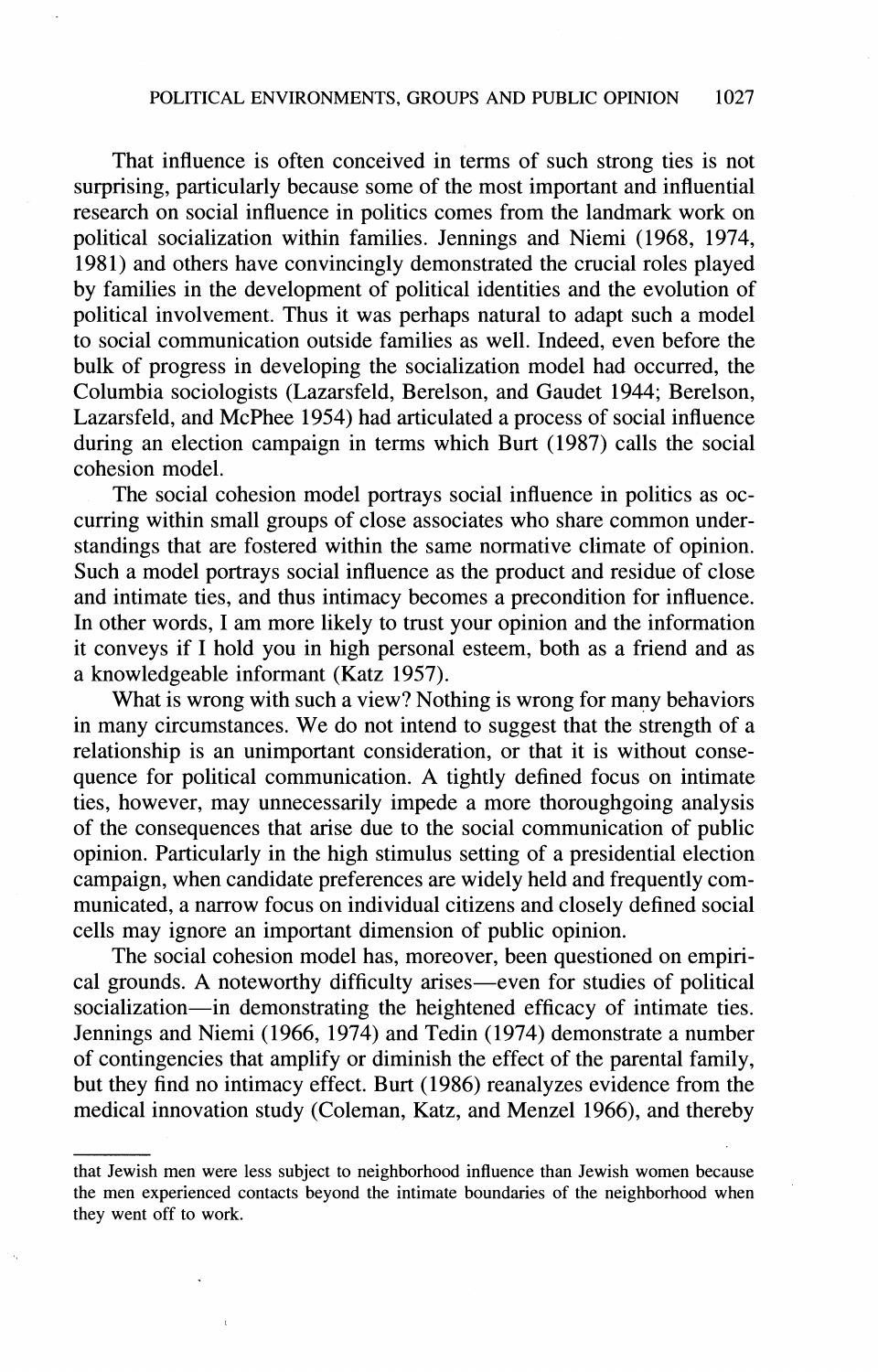calls into question the social cohesion model's ability to account for the adoption of a new drug among doctors in four Illinois communities. Returning to politics and election studies, Huckfeldt and Sprague (1991, 1995) show that South Bend residents engage in discussions of the campaign with others who are less than intimate associates. Once the accuracy of perceived preference is taken into account, intimacy among non-relative discussants has no effect on the extent of influence.<sup>2</sup>

A more fundamental limitation of the social cohesion model is directly relevant to the purposes of this effort. If a strong tie is a precondition to social influence in politics, then an individually fragmented and atomistic analysis of politics is not seriously called into question. We should merely relax our tightly constructed focus on individual citizens to accommodate the small social cells that surround individuals. But what if political information is conveyed through casual discourse and communication that lies beyond the boundaries of socially cohesive groups? In such a circumstance, important implications arise for both the arenas and the reach of social communication in politics. Indeed, if political information is conveyed through casual interaction, the macro consequences of micro communication patterns are wholly transformed. At the very least, we would be forced to understand individual preference and choice neither as a function of individually defined circumstance nor as a consequence of the normative climate within small social cells, but rather as a complex product of the multiple, intersecting environments where social interaction and communication take place: workplace, church, neighborhood, and so on.

Moreover, if political communication occurs through casual forms of social interaction, we might invoke the analysis of weak ties put forward by Granovetter (1973). Information that is communicated through weak social ties typically travels farther because it is less likely to feed back to the point of origin. That is, the close friends of my close friends are quite likely to be my friends too. As a consequence, if political communication only occurs through close friends, the social reach of political information is likely to be quite limited. Alternatively, the casual acquaintances of my casual acquaintances are not so likely to be my associates, and thus information conveyed through such patterns of interaction is likely to travel farther.

When social communication occurs through weak ties, beyond the

 ${}^{2}$ Kenney (1993) shows discussant effects on main respondent abortion opinions that are conditioned on intimacy, but he is not able to determine whether the main respondent perceives the discussant's opinion accurately. Thus, intimacy might actually be a disguise for an increased accuracy of perception. If so, the correlation between intimacy and accuracy might actually be the consequence of a third factor—frequent and sustained interaction.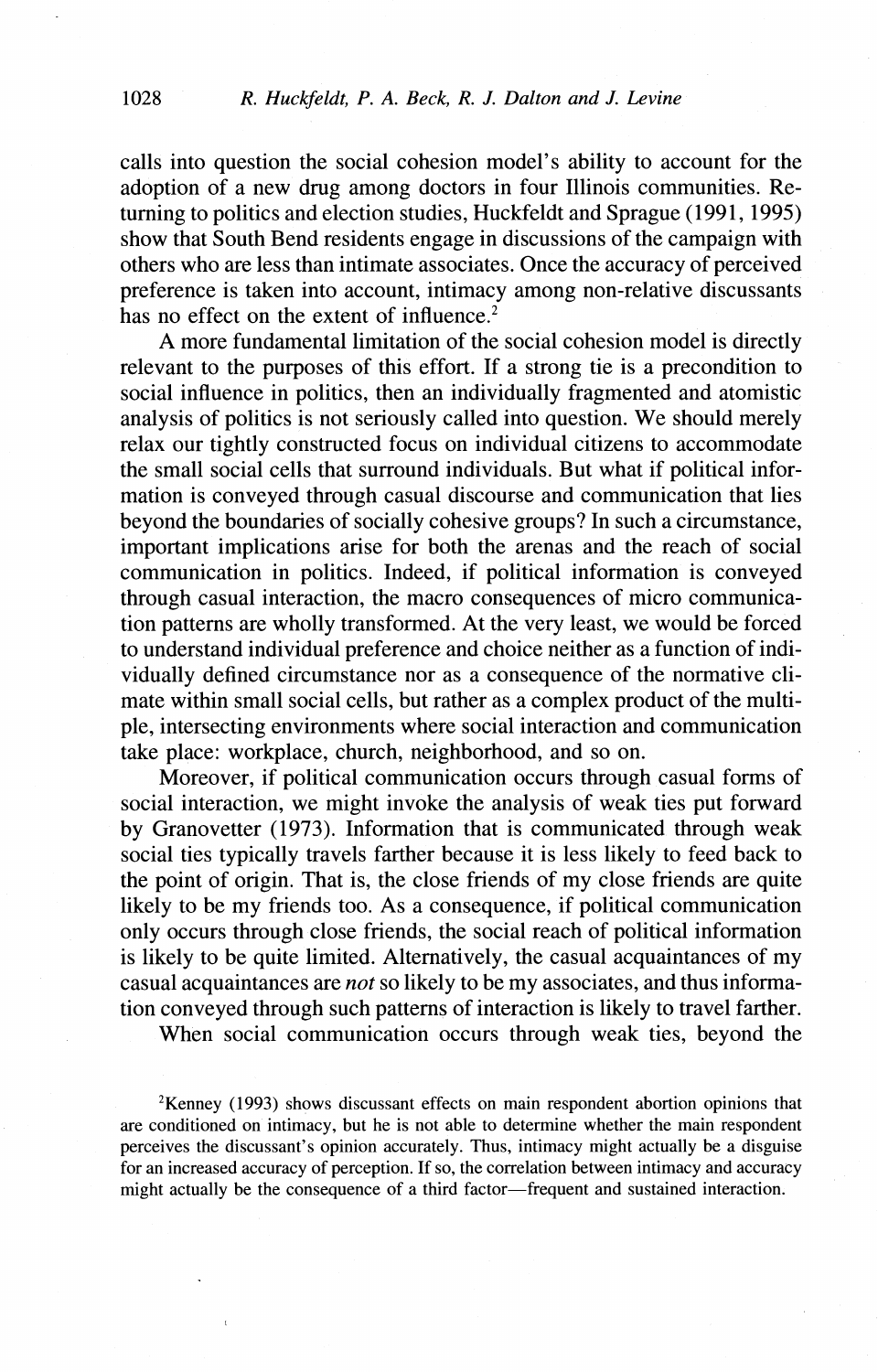boundaries of cohesive groups, public opinion becomes more fully public. That is, it becomes problematic to conceive of public opinion as the simple aggregation of opinions that are held either by private individuals or by small intimate groups of associates. Rather, public opinion grows and declines as a consequence of complex patterns of social communication in the public at large (see Stimson 1991). This is not to suggest, of course, that individuals play no role in these public opinion dynamics. In particular, some individuals are more likely to be exposed to public opinion than others, and a crucial consideration involves the micro environmental patterns of social interaction that serve to expose individuals to the supply of political information in the larger environment. Two questions become especially important: Does the social communication of political information occur beyond the boundaries of socially cohesive groups? Does such communication expose individuals to the larger environment of public opinion?

## **Study Design and Methodology**

Individual exposure to particular viewpoints is subject both to environmental supply and to the citizen's own political preferences. The relationship between exposure and individual preference runs both ways—exposure affects preference and preference affects exposure. Our main concern is to understand the relationship between individual exposure and environmental supply not only in terms of individual preference, but also in terms of the construction of social networks and groups. We want to determine whether the impact of the macro environment is mediated by the particular construction of the micro environment. As a consequence, the data requirements of this undertaking are quite demanding. We need information on individuals, their networks of social communication, and the partisan composition of their surrounding environments.

The field work for this study was designed to implement such a model of citizen communication by allowing us to investigate the acquisition of political information at the intersection between individual citizens and the environment. In this paper we focus on individuals, the socially communicated information to which they are exposed, and the larger environment from which the information is drawn. Measurement thus occurs at three levels. First, a survey is conducted with a nationally representative sample of the American population immediately after the 1992 presidential election. Second, social network data are collected for each of the respondents in order to characterize the political bias of socially communicated information to which the respondent is exposed. Finally, individuals and their networks are measured with reference to distinctive environments that are external to the individual. For the purposes of this paper, the external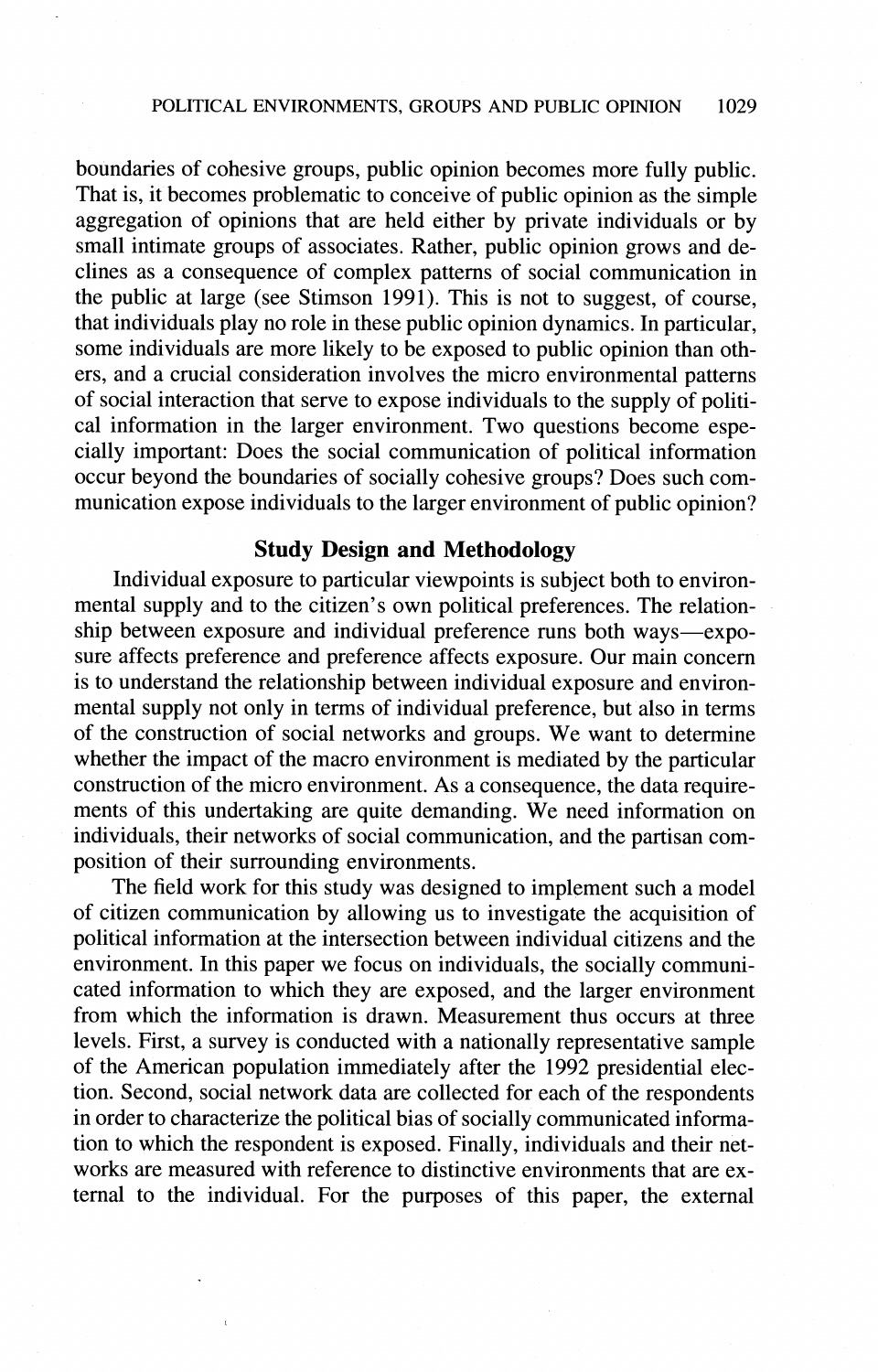environment is measured at the county level, based on a stratified cluster sample design with 40 separate county samples.<sup>3</sup> (Study design details are available in the appendix.)

### **Patterns of Interaction and Communication**

The design of the name generator for collecting the social network data is particularly important to the research reported here. Each of the main respondents was asked: "Looking back over the last six months. I'd like to know the people you talked with about matters that are important to you. Can you think of anyone?" We used this probe to compile a list of no more than four first names. At the point when either the respondent could offer no more names, or the respondent had provided four names, a followup question asked for the first name of someone else with whom they discussed the election: "Aside from anyone you have already mentioned, who is the person you talked with most about the events of the recent presidential election campaign?"<sup>4</sup> This name generator, which builds on the work of Burt (1986), is designed to identify patterns of political communication that occur beyond the boundaries of cohesive social groups. By asking for a total of five names we increase the likelihood of identifying discussants to whom the main respondent is less strongly related. Moreover, by asking the respondent to name an explicitly political discussant at the end of the sequence, we are better able to identify respondents who engage in political discussion that lies beyond the boundaries of strong relationships.

The relationship between the main respondent and each discussant is

<sup>3</sup>We have adopted levels of observation and measurement which allow us to examine the consequence of micro-environmental filters on the individual's relationship to the macroenvironment, where the macro-environment is measured at the county level. The shape of the micro-environmental filters and the experience of the macro-environment also depend on environments at multliple intermediary levels (Huckfeldt and Sprague 1987). Indeed, we have measured that macro-environment at the level of counties, but our counties include the most populous in the nation, as well as little Tom Green county in rural Texas. Citizens do not reside in a single environment of public opinion, but rather in a series of nested, cascading, overlapping environments that are both larger and smaller than the county unit. A real challenge of political analysis is to understand individual citizens within this variety of settings (Huckfeldt and Sprague 1995), and hence our analysis of counties is not intended to preclude analyses at other levels.

<sup>4</sup>For the design and anlysis of other name generators see: Laumann (1973), Burt (1986), Marsden (1987) and Huckfeldt and Sprague (1995). For ease of exposition, we refer to this last named discussant as a "political discussant" and to the earlier named discussants as "important matters discussants." But this language is not meant to suggest that the discussants identified in response to the important matters probe are necessarily less important sources of political information than the discussants generated by the political discussion probe. Indeed, these are matters that must be addressed empirically.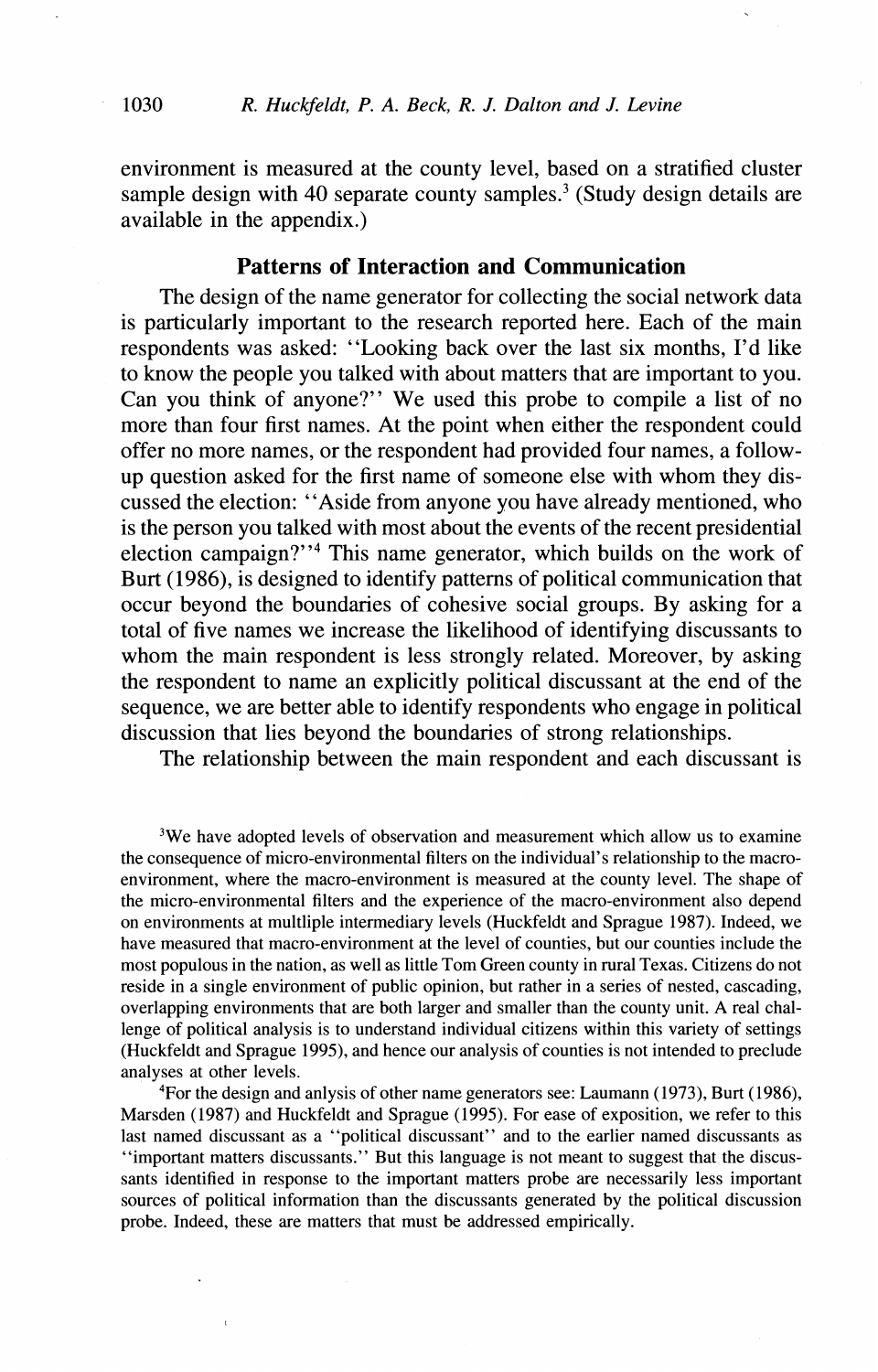| <b>Dequence France</b>                                     |                                      |       |       |       |            |  |
|------------------------------------------------------------|--------------------------------------|-------|-------|-------|------------|--|
|                                                            | <b>Important Matters Discussants</b> |       |       |       | Political  |  |
|                                                            | #1                                   | #2    | #3    | #4    | Discussant |  |
| Spouse                                                     | 26.6%                                | 12.4  | 5.9   | 3.8   | 22.5       |  |
| Relative                                                   | 25.3                                 | 37.7  | 43.5  | 37.5  | 29.4       |  |
| Non-relative                                               | 48.1                                 | 49.8  | 50.6  | 58.7  | 48.2       |  |
| $Total =$                                                  | 100.0%                               | 99.9  | 100.0 | 100.0 | 100.1      |  |
| $N =$                                                      | (1066)                               | (885) | (614) | (395) | (787)      |  |
| Percentage of the<br>1318 Respondents<br>Naming Discussant | 80.9%                                | 67.1  | 46.6  | 30.0  | 59.7       |  |

| Table 1. Relationship of Discussant to Main Respondent, by |                       |  |  |
|------------------------------------------------------------|-----------------------|--|--|
|                                                            | <b>Sequence Named</b> |  |  |

cross-classified in Table 1 by the sequence in which each discussant is named. The marginals to the table indicate that main respondents experience increasing difficulty in identifying discussants through the fourth position, but when the question is rephrased in terms of discussing the political campaign, the response frequency increases. Approximately  $75\%$  of the main respondents who name a first discussant also identify a political discussant, and about 10% of the sample was unable to identify an "important" matters" discussant but did identify a "political" discussant. Why does the relative frequency of response increase? "Important matters" are not necessarily political, and the political campaign is not necessarily important to all people. Moreover, when the question wording changes, the issue is reframed, and a new set of considerations is brought to the forefront for many of the respondents (Zaller and Feldman 1992). In short, these results support an argument that political communication is, at least in part, a specialized form of social communication, and thus politics is not simply an undifferentiated residue of social life more broadly considered (see: Key and Munger 1959; Katz and Lazarsfeld 1955).

Table 1 also shows systematic variation in the nature of the relationship between the main respondent and the discussant across the five choices. Main respondents are more likely to name a spouse as either the first named important matters discussant or as the (last-named) political discussant.<sup>5</sup> Overall, half of the discussants are non-relatives, one-third are relatives, and one-sixth are spouses. Other analyses show that one-third of the non-

<sup>&</sup>lt;sup>5</sup>This somewhat curious result is primarily due to the substantial number of respondents who failed to name any important matters discussants and then named a spouse as a political discussant.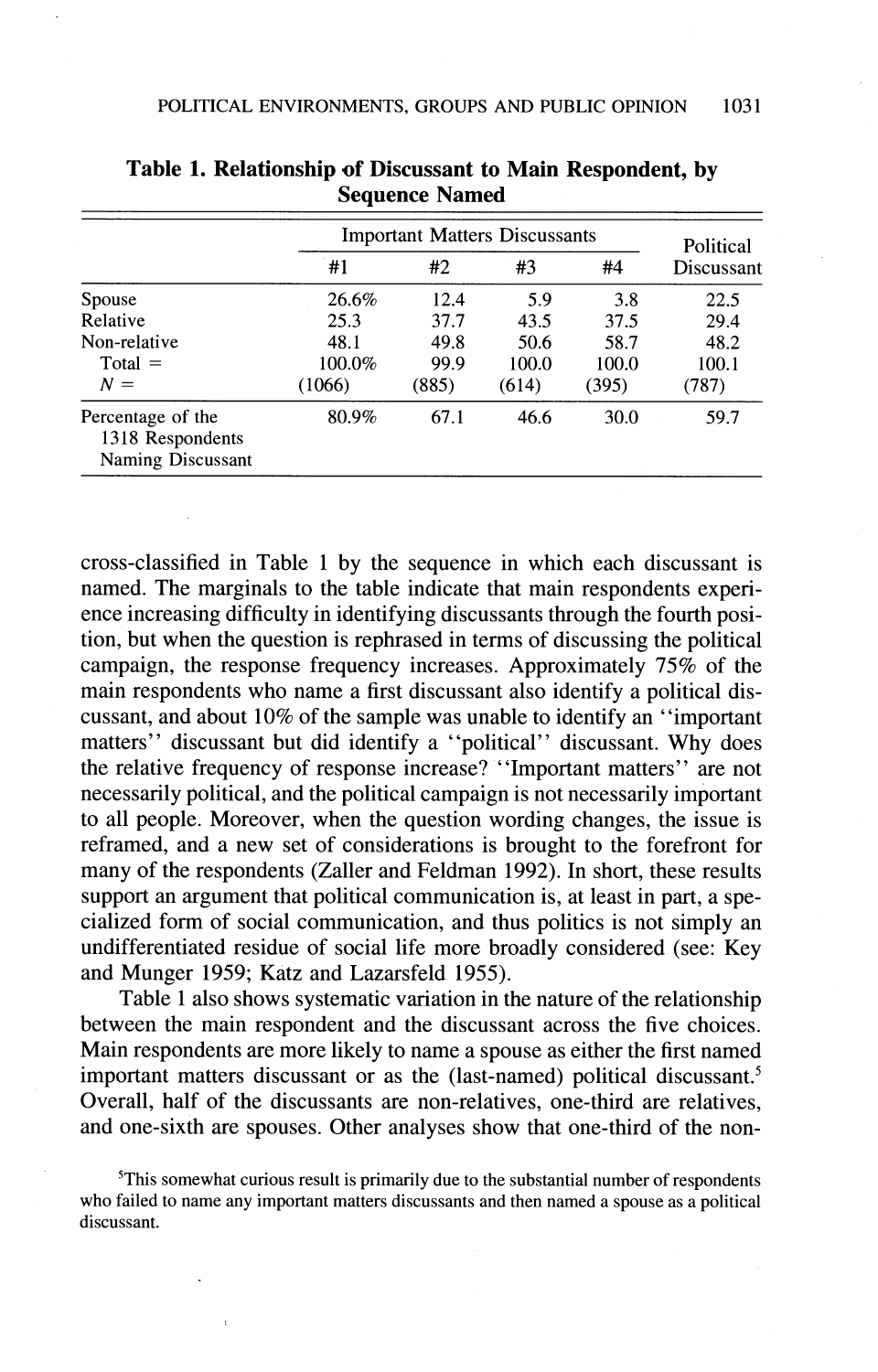relatives are workplace associates, nearly 20% are fellow church members, and another 20% are from the neighborhood. In total, more than 80% of all the discussants come from four sources: family, work, church, and neighborhood.

#### The Social Communication of Political Information

The primary task of this paper is the identification of communication patterns that serve to create and transmit public opinion. In particular, we are interested in the extent to which the dissemination of public opinion depends on political communication that occurs across the boundaries of cohesive social groups—political communication that occurs through weaker, less intimate ties. At the same time, we do not intend to suggest that intimacy and strong social ties are unrelated to political communication within dyads. Indeed, our own data show otherwise.

The respondents to our survey do not restrict their political communication to the last-named political discussant, and thus it is important to consider a wide range of factors that might give rise to more frequent political discussion with all the discussants.<sup>6</sup> The regression coefficients shown in Table 2 suggest that main respondents discuss politics *more* frequently with: spouses, other relatives, coworkers, close friends, men, discussants with whom they report more frequent political disagreement.<sup>7</sup> discussants whom they judge to be more knowledgeable politically, as well as with the last-named political discussant. Hence this analysis supports a model of political discussion as a form of communication that is fostered among intimates, but even when the various indicators of intimacy are taken into account, discussion is still more frequent with coworkers, politically knowledgable associates, and the last-named political discussant, quite independently of relationship strength.

Political discussion is likely to occur among intimates, but at least

<sup>6</sup>In order to avoid complications that arise due to main respondents who only name a political discussant, this analysis is carried out solely for the discussants of respondents who name both general and political discussants. Because the analysis includes multiple discussants (and hence observations) for single main respondents, the analysis was also carried out as a pooled analysis in which the main respondent's perceptions of the discussant's political knowledge, the frequency of discussion, and the frequency of disagreement were measured as deviations from the means for that main respondent. The results closely parallel those reported here.

 $7\text{In}$  one sense it is perhaps surprising that frequency of political discussion and frequency of political disagreement travel together. But people who seldom discuss politics seldom have the opportunity to disagree, even though people may avoid discussion entirely in situations where they expect disagreement. Indeed, a simple cross-classification of disagreement frequency by discussion frequency suggests that the relationship is driven by the absence of disagreement among people who never discuss politics.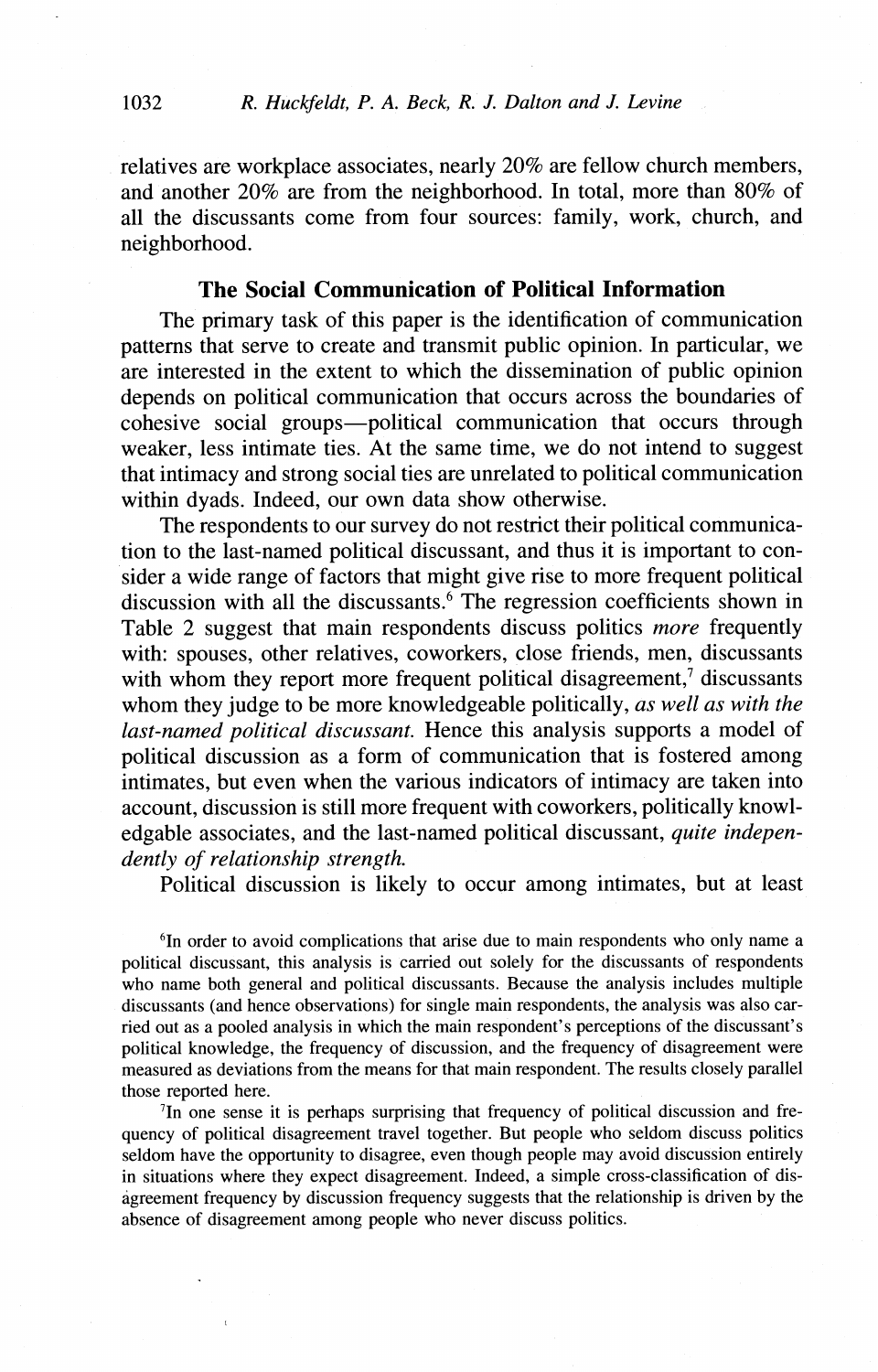| <b>Independent Variables</b>                                | Coefficient | <b>Standard Error</b> |
|-------------------------------------------------------------|-------------|-----------------------|
| Constant                                                    | 1.688       | .071                  |
| Spouse                                                      | .384        | .050                  |
| Other relatives                                             | .112        | .046                  |
| Coworker                                                    | .085        | .036                  |
| Member of same church                                       | .006        | .041                  |
| Neighbor                                                    | .032        | .040                  |
| Close friend                                                | .096        | .040                  |
| Male                                                        | .067        | .023                  |
| Political disagreement frequency                            | .091        | .014                  |
| Extent of political knowledge                               | .376        | .020                  |
| Last-named "political discussant"<br>$N = 3355$ discussants | .094        | .029                  |
| $R^2 = 14$<br>Standard error of estimate $= .64$            |             |                       |

| Table 2. Reported Frequency of Political Discussion With Each     |
|-------------------------------------------------------------------|
| <b>Discussant for Respondents who Name Both Important Matters</b> |
| <b>Discussants and Political Discussants</b>                      |

Political Disagreement Frequency:  $4 =$  often,  $3 =$  sometimes,  $2 =$  rarely,  $1 =$ never.

Political Knowledge:  $3 = a$  great deal;  $2 = an$  average amount;  $1 = not$  much at all.

Ordinary least squares model.

among some people, political communication also occurs across the boundaries of cohesive social groupings, between people who are less intimately connected.<sup>8</sup> In this paper we are less interested in the effect of intimacy and dyadic information flows for the formation of individually held opinions than we are in the structure of social networks and communication patterns for the exposure of individuals to larger environments of opinion. While political discussion occurs frequently within socially cohesive groups, communication that occurs across the boundaries of cohesive groups may be more crucial to the dissemination of public opinion. Indeed, at least for these purposes, even relatively *infrequent* political communication beyond cohesive groups may be more important than frequent communication within them.

<sup>8</sup>Sixty percent of those main respondents who respond to the social network battery report that they discuss political matters "sometimes" or "often" with at least one nonrelative discussant, and 16% report that they discuss "sometimes" or "often" with at least one non-relative who is less than a close friend.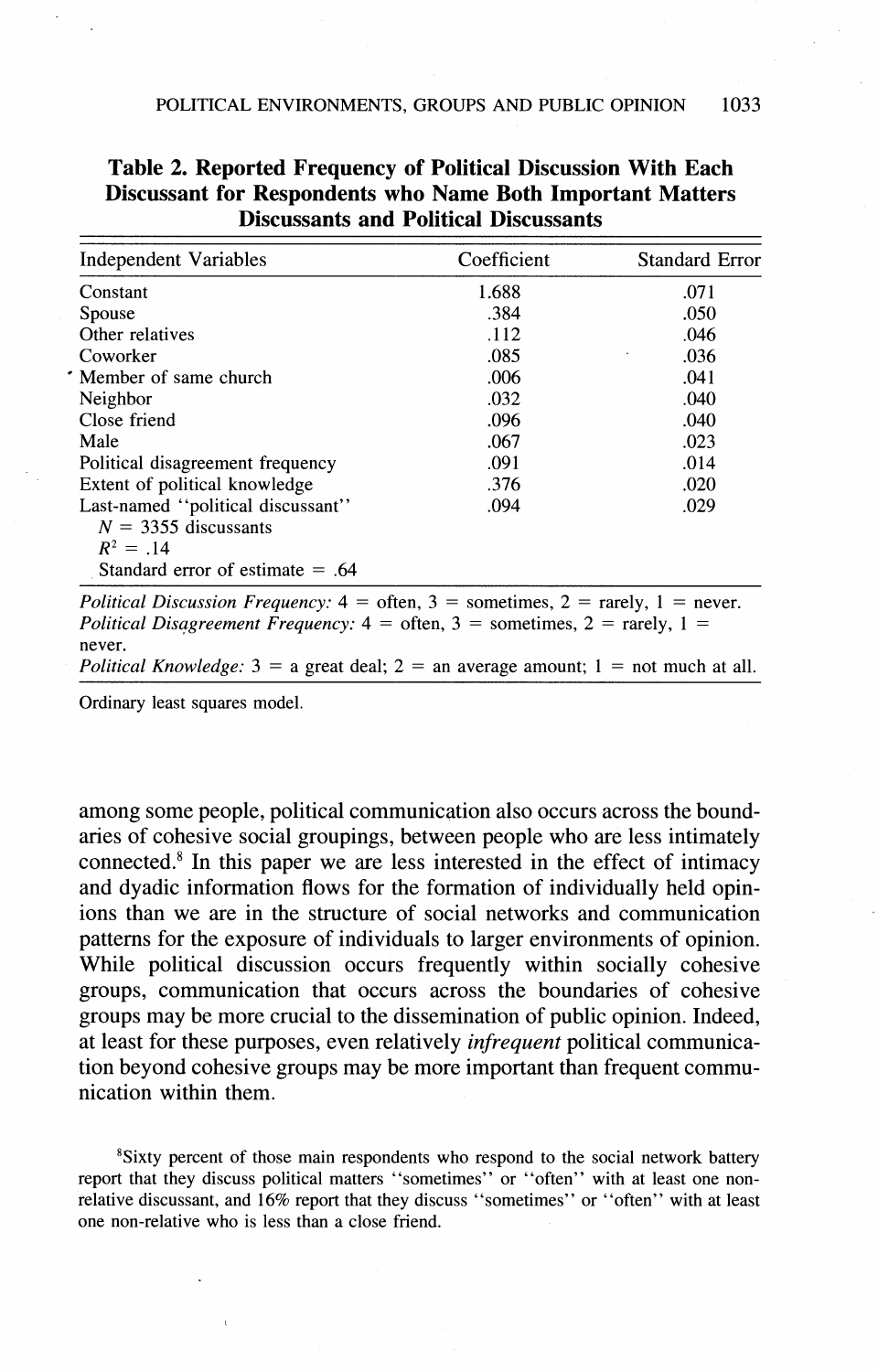#### R. Huckfeldt, P. A. Beck, R. J. Dalton and J. Levine

#### Individual Perception and the Flow of Information

We have seen that political discussion occurs beyond the boundaries of cohesive groups, but what are the consequences of such interaction for the flow of political information? The respondents to the survey named more than 3,700 discussants, and the remainder of this paper is devoted to an examination of respondent perceptions of these discussants. We are particularly concerned with respondent perceptions regarding each discussant's candidate preference in the presidential election campaign. We take this perception as an indicator of information flow: respondents who perceive a discussant as supporting Clinton are presumably being exposed to information that is favorable to Clinton. For purposes of this paper, the main respondent perceptions create the reality that is most important reality as it is experienced and perceived by the citizen.<sup>9</sup>

Before proceeding, however, it is important to address two preliminary questions. To what extent do main respondents and their discussants actually disagree with respect to presidential vote choice? To what extent do main respondents accurately perceive disagreement with their discussion partners? In other words, are the main respondents exposed to alternative viewpoints through social communication, and do they recognize such variation when it occurs? If citizens exercise lock grip control over the information to which they are exposed, we might expect there would be no disagreement to misperceive. Alternatively, if citizens selectively misperceive discussant preferences on the basis of their own political viewpoints, we might expect main respondent perceptions to create a false picture of political homogeneity and agreement. In either event, respondents would be spared the experience of political disagreement. The consequence of environments for the flow of information would be a moot issue due to the simple fact that the collection and perception of information would be entirely the product of individual preference, quite apart from environmental supply.

We asked the main respondents for their perceptions regarding which presidential candidate each discussant supported, and we interviewed a substantial subset of the discussants and asked for whom they voted in the general election.<sup>10</sup> On this basis we can assess the accuracy of the main respondents' perceptions of the discussants who were interviewed. This

<sup>9</sup>At the same time, however, it is entirely possible that main respondents fail to receive the political message that the discussants intended them to receive. For more on the nature and quality of communication see MacKuen (1990) and Huckfeldt and Sprague (1995).

<sup>10</sup>After we obtained a list of first names, a subsequent battery of questions solicited various social and political information regarding each discussant. Finally, we asked the main respondents for the discussants' last names and phone numbers. Approximately onehalf of the main respondents provided phone numbers and last names, and on this basis we completed snowball interviews with 271 spouses and 841 non-spouse discussion partners.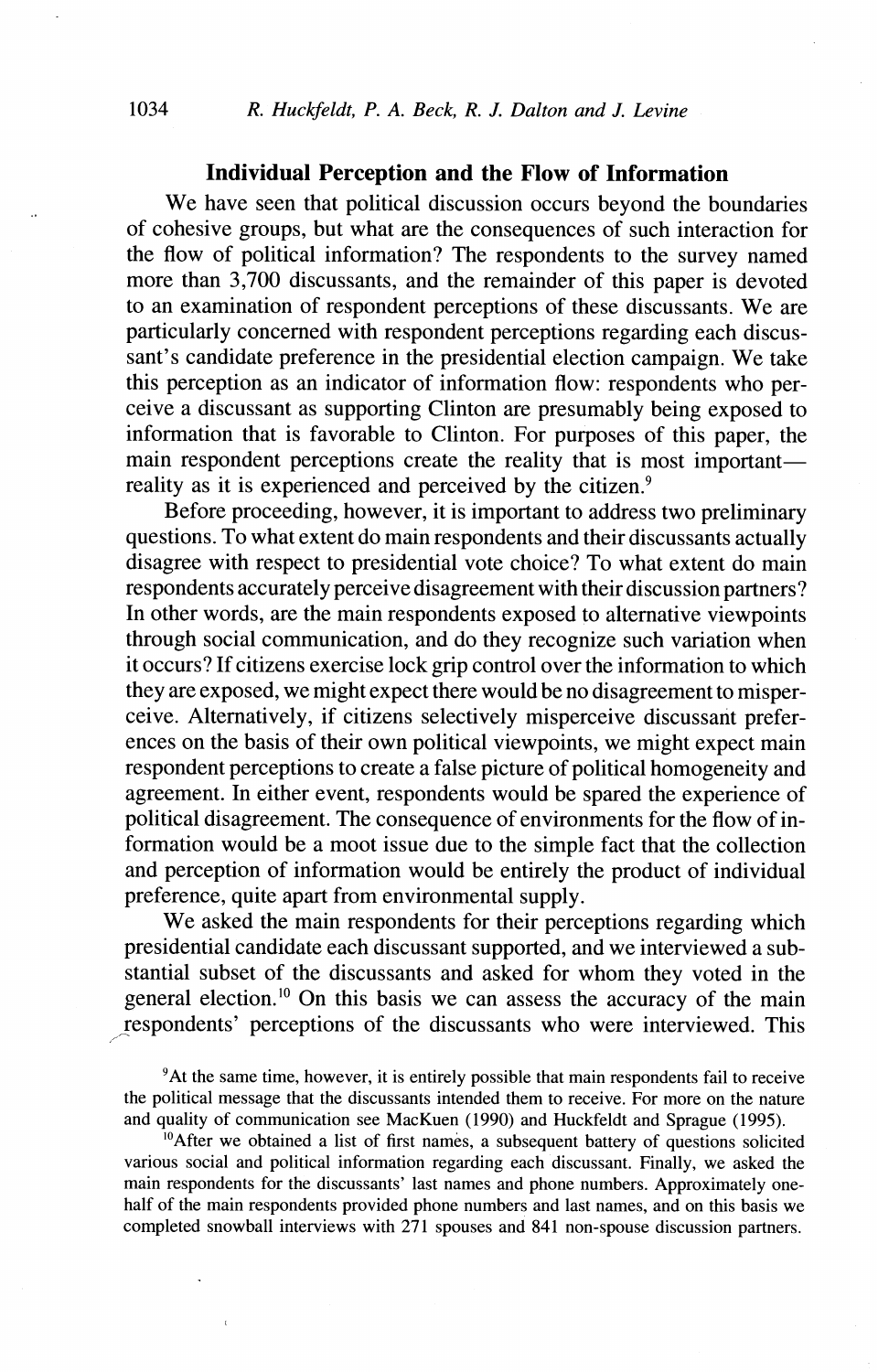| Main Respondent<br>Perception is: | Self Reported Votes of the<br>Discussant and Main<br>Respondent Are: |                     |  |
|-----------------------------------|----------------------------------------------------------------------|---------------------|--|
|                                   | Same                                                                 | Different           |  |
| Accurate<br>Inaccurate<br>$N =$   | 91.0%<br>9.0<br>346                                                  | 63.5<br>36.5<br>219 |  |

| Table 3. Accuracy in Perception of Discussants' |
|-------------------------------------------------|
| Votes by Agreement and Disagreement in Self     |
| <b>Reported Voting Preferences</b>              |

*Note:* This table omits spouses, as well as main respondents and discussants who did not vote.

is carried out for the non-spouse discussants in Table 3, where the accuracy of the main respondent's perception is cross-classified by whether the main respondent and the discussant were in agreement with respect to their self*reported* vote preferences.

As Table 3 shows, the main respondents are less likely to recognize discussant preferences accurately when disagreement is present in the dyad. and hence the extent of actual disagreement tends to be underestimated by the main respondent perceptions. At the same time, it would appear that disagreement is fairly widespread—39% of the Table 3 dyads involve disagreement in self-reported preferences, and this level of disagreement is only partially obscured by misperception. The likelihood of disagreement is magnified for main respondents with multiple discussants, and thus it is a mistake to believe that the typical citizen is spared the experience of political disagreement and mixed messages.

#### **Measuring the Communication of Public Opinion**

Political communication beyond the boundaries of cohesive social groups has the potential to create a public opinion that is more than the sum of its parts: a public opinion that is more than a straightforward aggregation of its component units, regardless whether the units are individual citizens or small cohesive social cells. Such a consequence arises because patterns of political diffusion depend on channels of social communication. In particular, diffusion should occur more rapidly and completely through less intimate channels because casual interaction patterns are less likely to produce feedback that returns information to its source (Granovetter 1973).

The first step in determining whether such non-intimate opinion dynamics might be present was to determine whether political communication even occurs through less intimate channels. And we have shown that inti-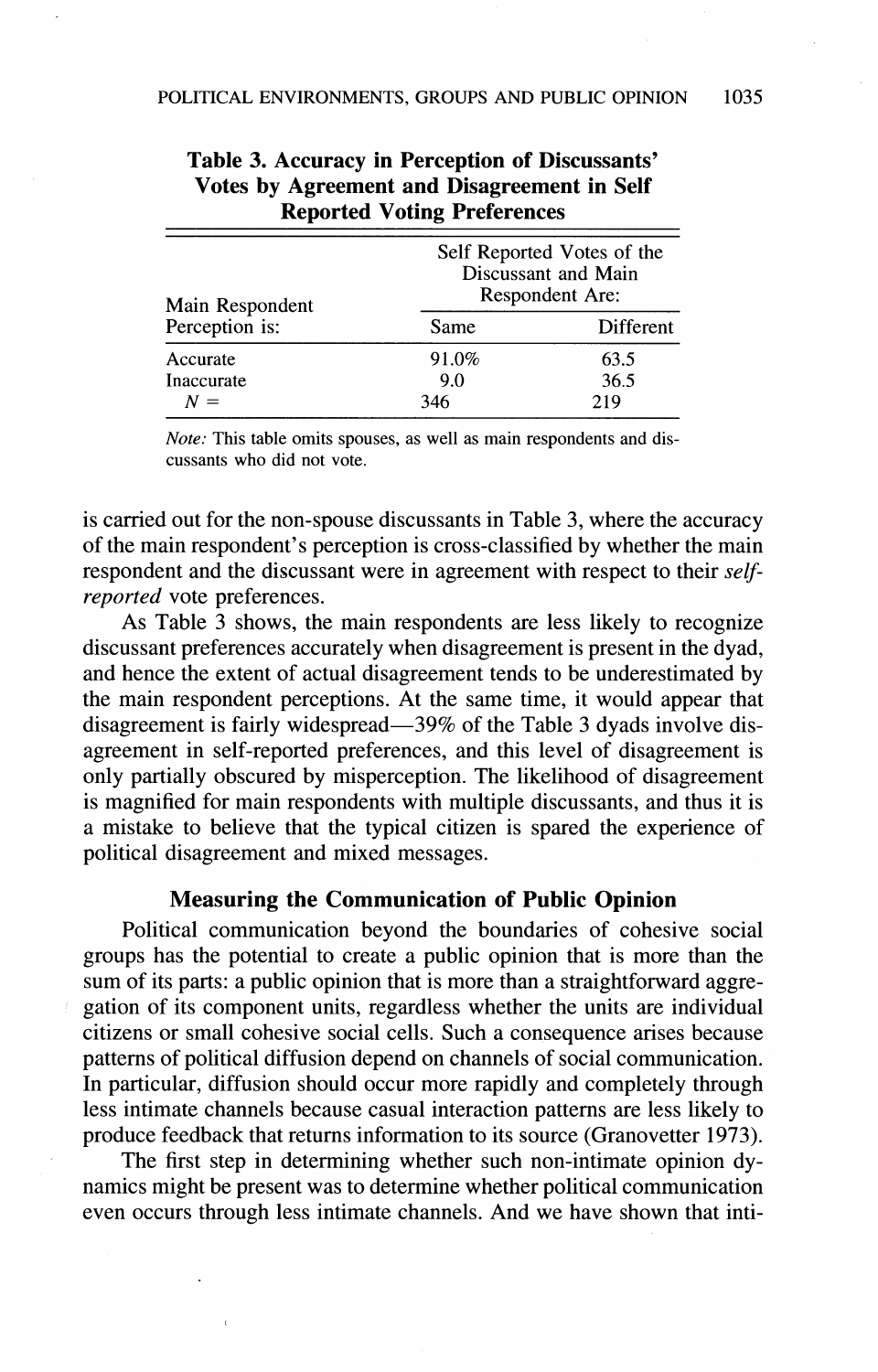macy is not the only predictor of political communication. A second step in demonstrating the opinion dynamics of interaction with non-intimates is to determine whether those who communicate outside the boundaries of intimate social cells are more likely to experience the opinion distributions that exist in the larger environment.

If patterns of interaction and association were truly random within county borders, the proportion of Clinton support within a main respondent's network should be a direct reflection of the proportion of county residents who voted for Clinton. We do not, of course, expect to see such random patterns of interaction for the simple reason that people select associates on the basis of politically relevant criteria. In addition, they also interpret associates' preferences on the basis of their own preferences, and sometimes they project their own preferences on to their associates (Mac-Kuen 1990; Huckfeldt and Sprague 1995). In this context, two questions merit attention. Is there *any* macro environmental effect on social network composition at all? And do the effects of the macro environment depend on the particular construction of the micro environment?

Both questions are addressed in Tables 4 through 6, where we consider the effects of county support levels for Clinton and Bush on the extent to which main respondents *perceive* Clinton and Bush support in their social networks, subject to alternative constructions of the main respondents' social networks. We employ these perceptions as indicators of network political composition, and hence as measures of the political information to which citizens are exposed through social communication. The dependent behaviors of interest in all these tables are the proportions of discussants perceived by the main respondents to be Bush and Clinton supporters. For example, if the main respondent identifies four discussants and perceives three of them to be Clinton supporters, a value of .75 is assigned to perceived Clinton support. As a consequence, these perceptions are bounded above by unity and below by zero. In circumstances such as these, where the criterion variable of interest is a proportion, estimation procedures are particularly vulnerable to problems of specification error, and we adopt the corrective device of calculating the natural log of the odds for the proportion, thereby providing an unbounded left-hand side variable.<sup>11</sup>

<sup>11</sup>Several analytic consequences arise by virtue of adopting this procedure. First, the log of the odds— $\ln(p/(1-p))$ —is undefined when the proportion is either zero or one. Thus, the limiting values for the proportion are set to .01 and .99. Second, the coefficients predict the log of the odds rather than the proportion, and hence the model is nonlinear (Hanushek and Jackson 1977). In such a circumstance, it is necessary to estimate magnitudes of effects due to a single explanatory variable with respect to particular values of that variable while all other explanatory variables are held constant. This is the procedure that is adopted in Figures 1 through 3 below.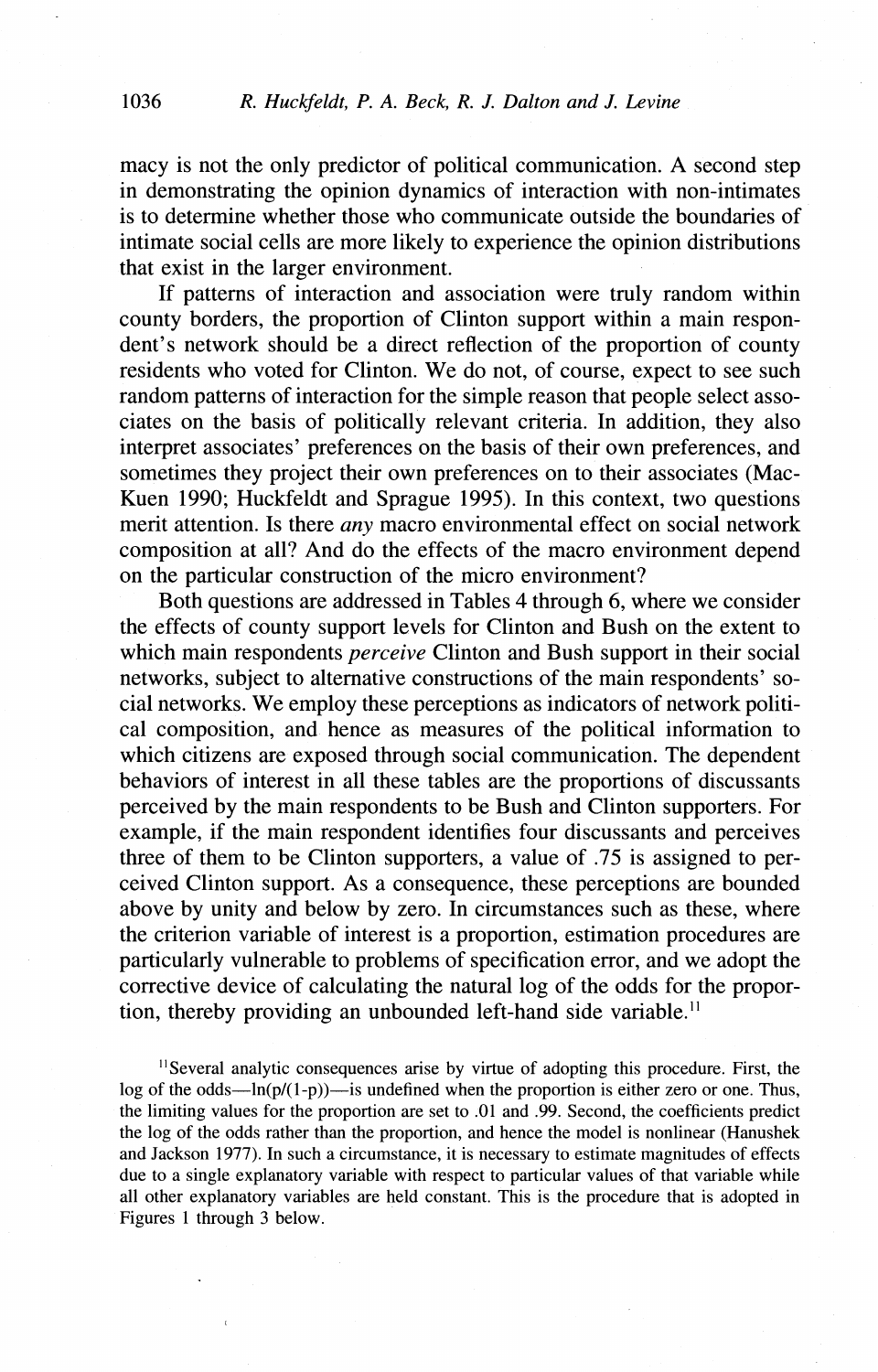People control the flow of socially communicated political information in two ways: by selecting agreeable discussants and by misperceiving disagreeable ones. We measure main respondent control in terms of self identified partisanship, but this creates a simultaneity problem between individual partisanship and the partisan composition of the main respondents' networks.<sup>12</sup> A citizen's partisanship both affects, and is affected by, the partisan composition of that citizen's acquaintances. We take account of this simultaneity problem in Tables 4 through 6 by employing two-stage least squares estimation, where the additional exogenous variables used as instruments for individual partisanship are: (1) the main respondent recall of both parents' partisanship, (2) individual education, and (3) family income.<sup>13</sup> In the first stage, partisanship is regressed against all the exogenous variables, including these instruments. The predicted value of partisanship, which is purged of its simultaneity bias, is then incorporated into the second stage regressions.

Several other measures are included in these models as control variables. One control variable is included for the race of the respondent, measured as whether the respondent is non-Hispanic white. Quite independently of individual partisanship and the selection criterion it represents, different racial groups reside in different political worlds that make it more

<sup>12</sup>In order to maintain cross-national comparability, our measure of partisan identification is based on a measure commonly used in European studies. The initial probe is: "Many people lean toward a particular political party for a long time, although they may occasionally vote for a different party. Do you generally lean toward a particular party?" A follow up question that asked how strongly or weakly they lean toward the party produced a five category response. If the respondent replied independent or no party to the original probe, a follow up question asked: "If you had to choose, do you think of yourself as closer to the Republican or the Democratic party?" The result is a 13 category scale, from  $-6$  for very strong Democrat to 6 for very strong Republican.

 $13$ In an effort to assess the sensitivity of the model to alternative specifications, the models shown in Tables 4 through 6 have been estimated in a number of different ways, and the findings reported here persist across a range of model specifications. In particular, we have ignored the endogeneity of party identification and estimated the models using ordinary least squares, and we have included education and income in the second stage of the two-stage estimation, but these specifications and others do not compromise the results. The second equation in the simultaneous system described in the text expresses party identification as an endogenous function of other factors, most particularly income, education, and parental partisanship. Whether or not this second equation is identified depends largely on whether county effects operate on partisanship independently from the partisan composition of the network. If county level contextual effects on party identification are wholly mediated by social networks, then the entire system is identified. If this is not the case, then the system is only partially identified (see Green 1993; Hanushek and Jackson 1977; Wonnacott and Wonnacott 1979), and we can only obtain parameter estimates for the first equation. In this paper we are only concerned with the first equation, but the underlying issues are crucial to a more general specification of contextual effects.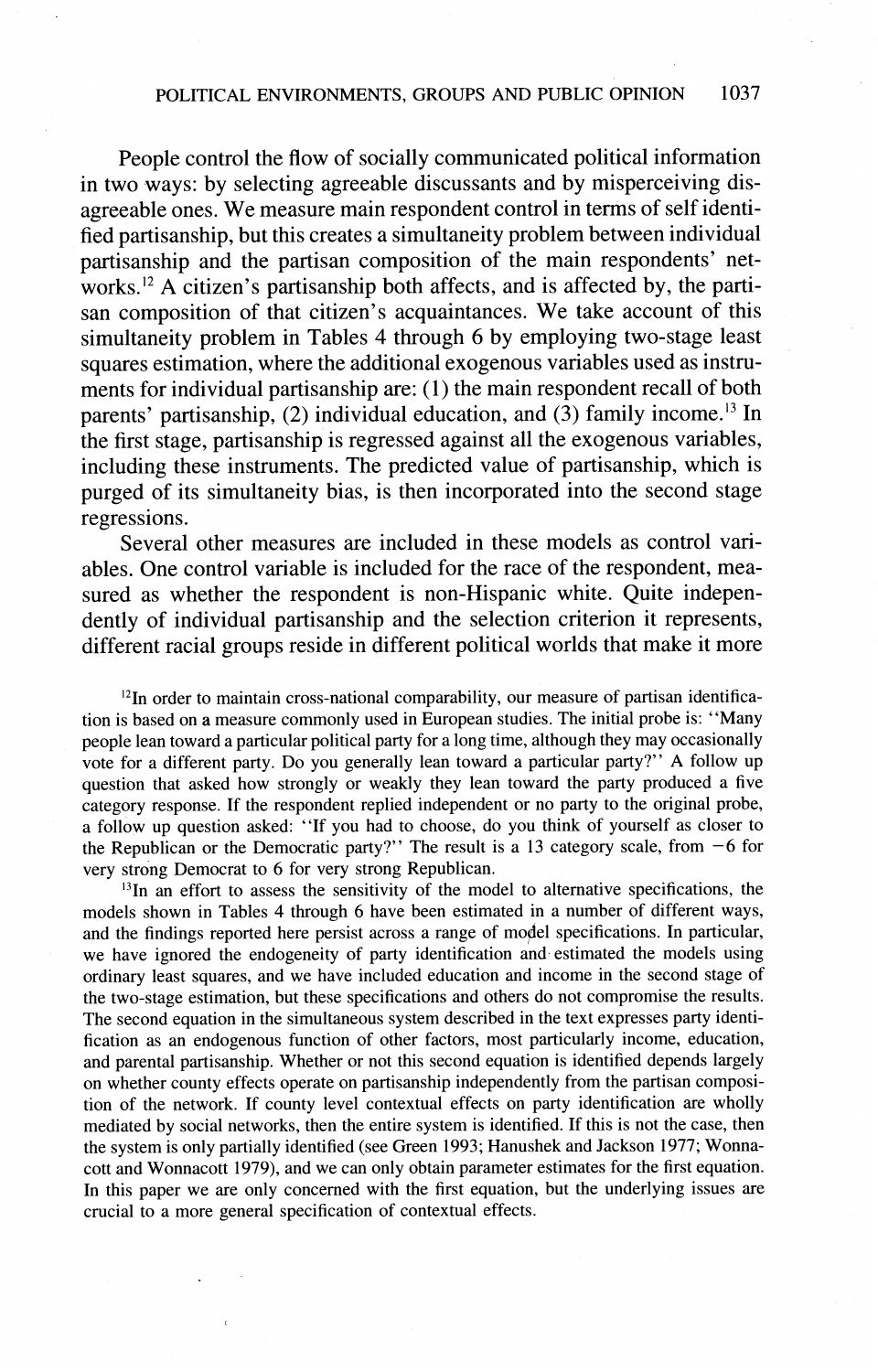or less likely they will have discussion partners who supported particular candidates in the presidential election campaign. Other variables control the social network conditions that are included in the measurement of the contingent (interactive) county effects.

Our analytic strategy (in Tables 4 through 6) is to evaluate alternative model specifications. The empirical criterion we employ is not to compare goodness of fit measures—indeed there is little difference among the various measures of overall fit. Rather we engage in an analysis of coefficients, their standard errors, and predicted changes in the levels of information exposure across the alternative model specifications. This is the most appropriate way to evaluate the argument that interaction beyond the boundaries of socially cohesive groups exposes citizens to the flow of information in the larger environment.

## **Discussion Beyond the Family**

The family is the most basic and ubiquitous of all cohesive groups, and the consequences of familial and non-familial ties are examined in Table 4. The effect of the county environment is measured contingently and separately in the table for two different groups: (1) main respondents who do not have a non-relative discussant and  $(2)$  main respondents who have at least one non-relative discussant. For each group, the respective county variable is set to the proportion voting for Bush or Clinton, and it is set to zero for the other two groups. Thus, each coefficient can be interpreted as the effect of the county environment for the particular group, where the group is defined in terms of a network structure.

The coefficients show that, among main respondents who have no nonrelative discussants, the county has no statistically discernible effect on the perceived partisan composition of discussants.<sup>14</sup> In contrast, among those main respondents who  $\overline{do}$  have non-relative discussants, the effect is statistically discernible and substantial in magnitude. Thus, Table 4 demonstrates a micro environmental filter on the macro environmental flow of information. Those citizens whose patterns and habits of social interaction are contained within the bounded, cohesive confines of the family are also secluded from socially communicated information that is distinctive to the larger environment. In this sense, then, they are cut off from the informational consequences of divergent public opinion distributions, and their own opinions are uninformed by the partisan composition of the larger environment.

Figure 1 is based on the estimates of Table 4, and it shows the magnitude of individual and environmental effects on the perceived levels of

 $14$ For these models a statistically discernible effect at the 95% confidence level for a two-tail test is when the ratio of the coefficient to the standard error is 1.96 or above.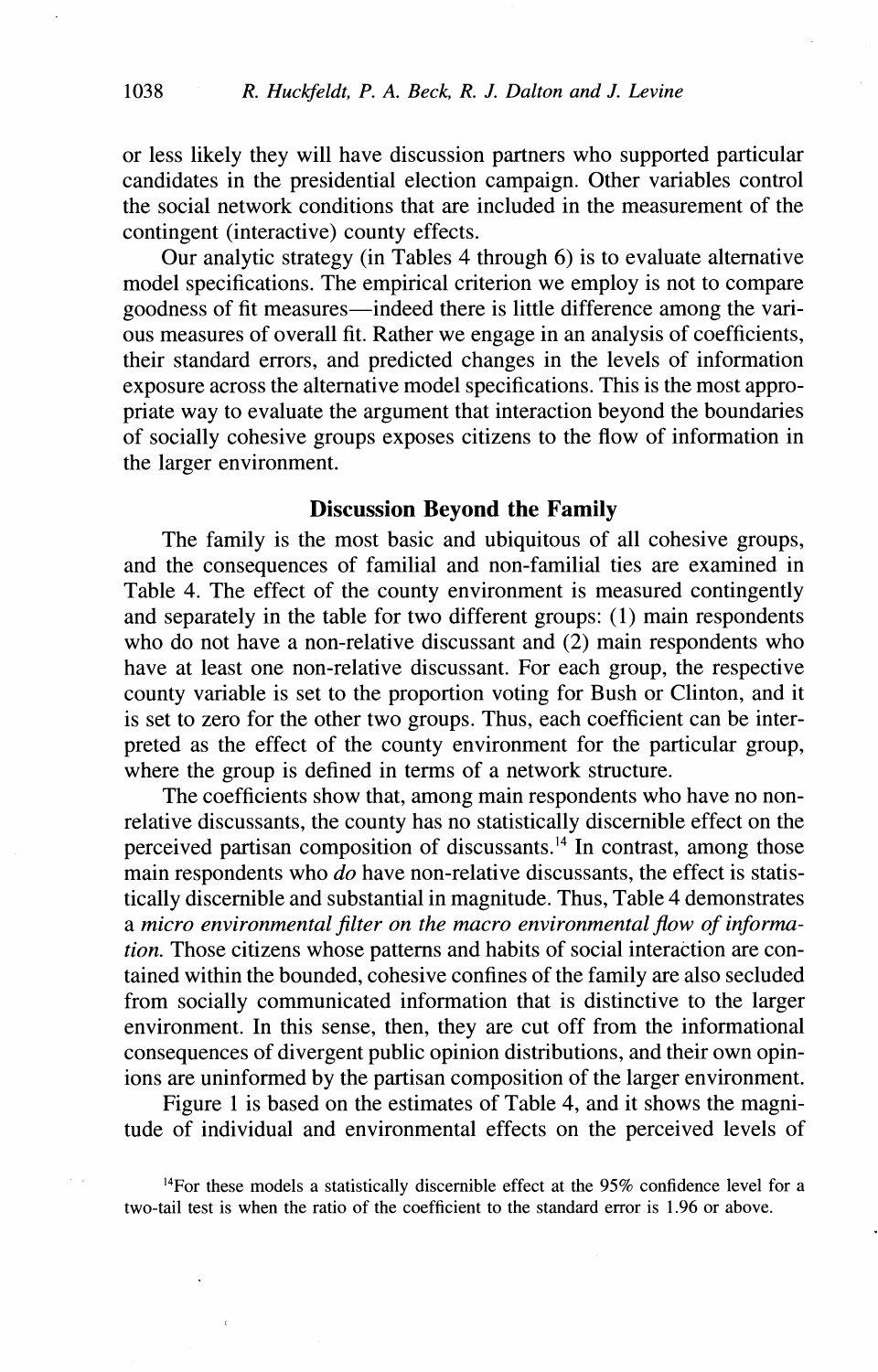|                                                                  | Level of Perceived Support for: |          |  |
|------------------------------------------------------------------|---------------------------------|----------|--|
| Independent Variables                                            | Clinton                         | Bush     |  |
| Constant                                                         | $-0.016$                        | $-2.218$ |  |
|                                                                  | (.773)                          | (.754)   |  |
| Party identification                                             | $-0.371$                        | 0.377    |  |
|                                                                  | (.068)                          | (.067)   |  |
| White respondent                                                 | $-1.232$                        | 0.609    |  |
|                                                                  | (.306)                          | (.302)   |  |
| 1 or more non-relative discussants                               | $-1.494$                        | $-0.839$ |  |
|                                                                  | (.803)                          | (.746)   |  |
| County composition effects for<br>respondents with: <sup>b</sup> |                                 |          |  |
| 0 non-relative discussants                                       | 0.711                           | 0.675    |  |
|                                                                  | (1.639)                         | (1.714)  |  |
| 1 or more non-relative discussants                               | 3.991                           | 3.224    |  |
|                                                                  | (1.052)                         | (1.202)  |  |
| $N =$                                                            | 1107                            | 1107     |  |
| Standard error of estimate $=$                                   | 2.908                           | 2.866    |  |
| $R^2$                                                            | .25                             | .22      |  |

## Table 4. Level of Perceived Support for Clinton and Bush in Network, with County Effects Contingent on Whether Respondent has a Non-relative Discussant<sup>a</sup>

Level of perceived support: natural log of odds =  $ln(p/(1 - p))$ , where p is the proportion of discussants perceived by the main respondent to be supporters of Clinton and Bush, respectively

<sup>a</sup>Two-stage least squares results, where party identification is endogenous. Additional exogenous variables are income, education, and respondent recall of parents' partisanship. The first stage  $R^2$  values are .20 for the Clinton equation and .21 for the Bush equation.

<sup>b</sup>County composition is measured as the proportion voting for Bush when perceived Bush support is the dependent variable and the proportion voting for Clinton when perceived Clinton support is the dependent variable. Each county variable is set to zero when the specified contingency does not hold.

Coefficient standard errors are shown in parentheses.

support for Clinton and Bush within the discussant networks. County support levels are varied across their observed ranges for our sample, and hence the horizontal axis is proportionately wider for Clinton support. Individual partisanship is allowed to vary from most Democratic to most Republican. (In this and subsequent figures, race is held constant at "non-Hispanic white," and in later figures partisanship is held constant at "independent.")

In general, differences in perceptions between strongly partisan Democrats and Republicans at any particular level of county support are larger than the differences between independents across county support levels.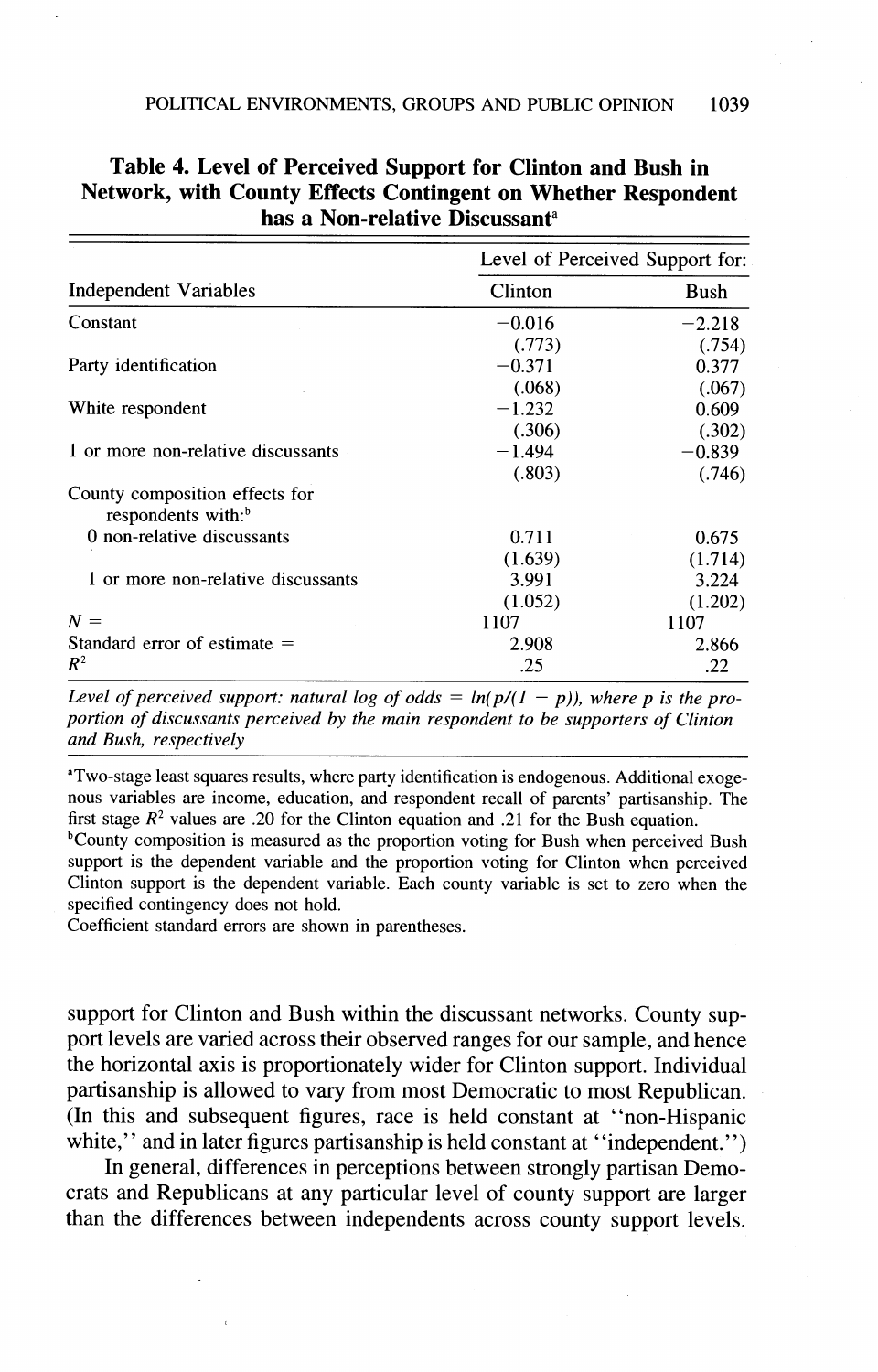## Figure 1. Perceived Level of Support in Network for Clinton and Bush by County Vote and Individual Partisanship, for Non-Hispanic White Respondents with at Least One Non-relative Discussant





Source: Predicted on the basis of Table 4.

1040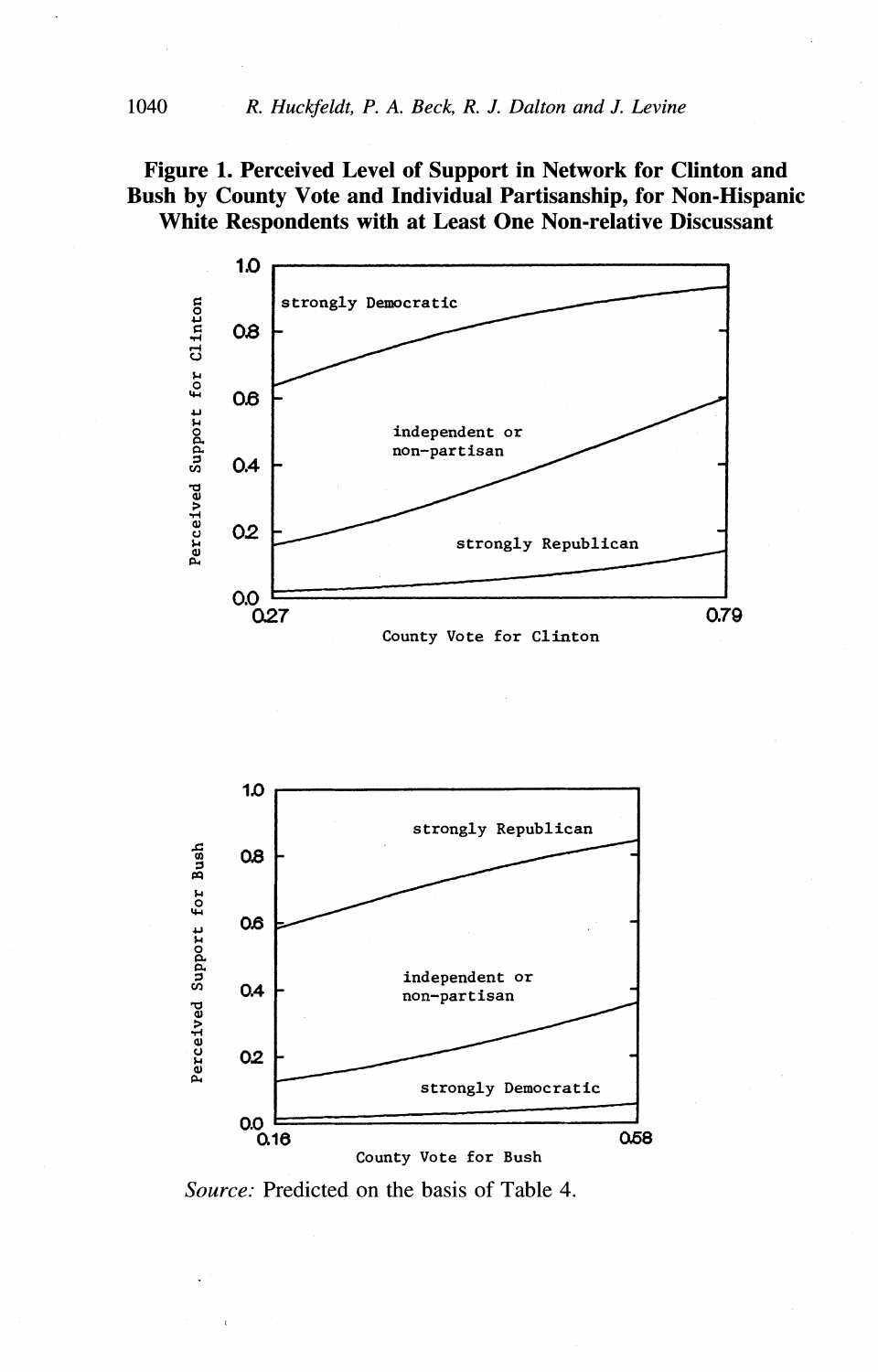On this basis we might judge the effect of individual control over information to be greater than the effect of environmental supply. Such a comparison is not inaccurate, but it fails to appreciate the complex nature of the intersection between environmental supply and individual control.

While both factors have important consequences for the flow of political information, the county has an effect that is especially pronounced among weak partisans or independents. Indeed, within the most strongly partisan categories, there is a negligible county effect on levels of perceived support for the candidate of the opposite party. By putting the two parts of the figure together, we see that strongly Democratic partisans perceive lower levels of Clinton support if they live in counties with lower levels of support for Clinton, but they perceive only negligibly higher levels of Bush support if they live in counties with higher levels of support for Bush. In a similar fashion, strongly Republican partisans perceive lower levels of Bush support if they live in counties with lower levels of support for Bush, but they perceive only very negligibly higher levels of Clinton support if they live in counties with higher levels of support for Clinton. Not only is the effect of environmental supply variable across partisan categories, but among highly partisan citizens the county has asymmetrical effects on perceptions of support for the two major party candidates. In short, we see relatively complex patterns of effects as a consequence of the interdependence between political preference and environmental supply (Huckfeldt 1983).

## **Levels of Cohesion Among Non-Relatives**

Is it only important that citizens possess a network that extends beyond the family, or are the relative extent and strength of extra-familial ties important as well? Other analyses, not shown here, demonstrate that people with more non-relative discussants were also likely to have more discussants who were not close friends—an indicator that they were more weakly tied to their discussants (Granovetter 1973), and perhaps as a consequence, more directly tied to the larger climate of opinion.<sup>15</sup> The question thus becomes, do people with proportionately more non-relative discussants dem-

<sup>15</sup>We do not have the extensive network data that are necessary to define a weak tie in Granovetter's original argument, but we are able to arrive at several operational definitions. For example, we might assume that weak ties are more likely to be discussants who are neither relatives, spouses, nor close friends, and that all other ties-spouses, relatives, and close friends—are more likely to be strong ties. But even many close friends might be "weak ties" in Granovetter's sense of the term—social contacts who lie outside the cohesive social groups and cliques to which the main respondent belongs. As an alternative definition, we might simply define weak ties in terms of non-relative discussants—people with non-relative discussants are more likely to possess weak ties.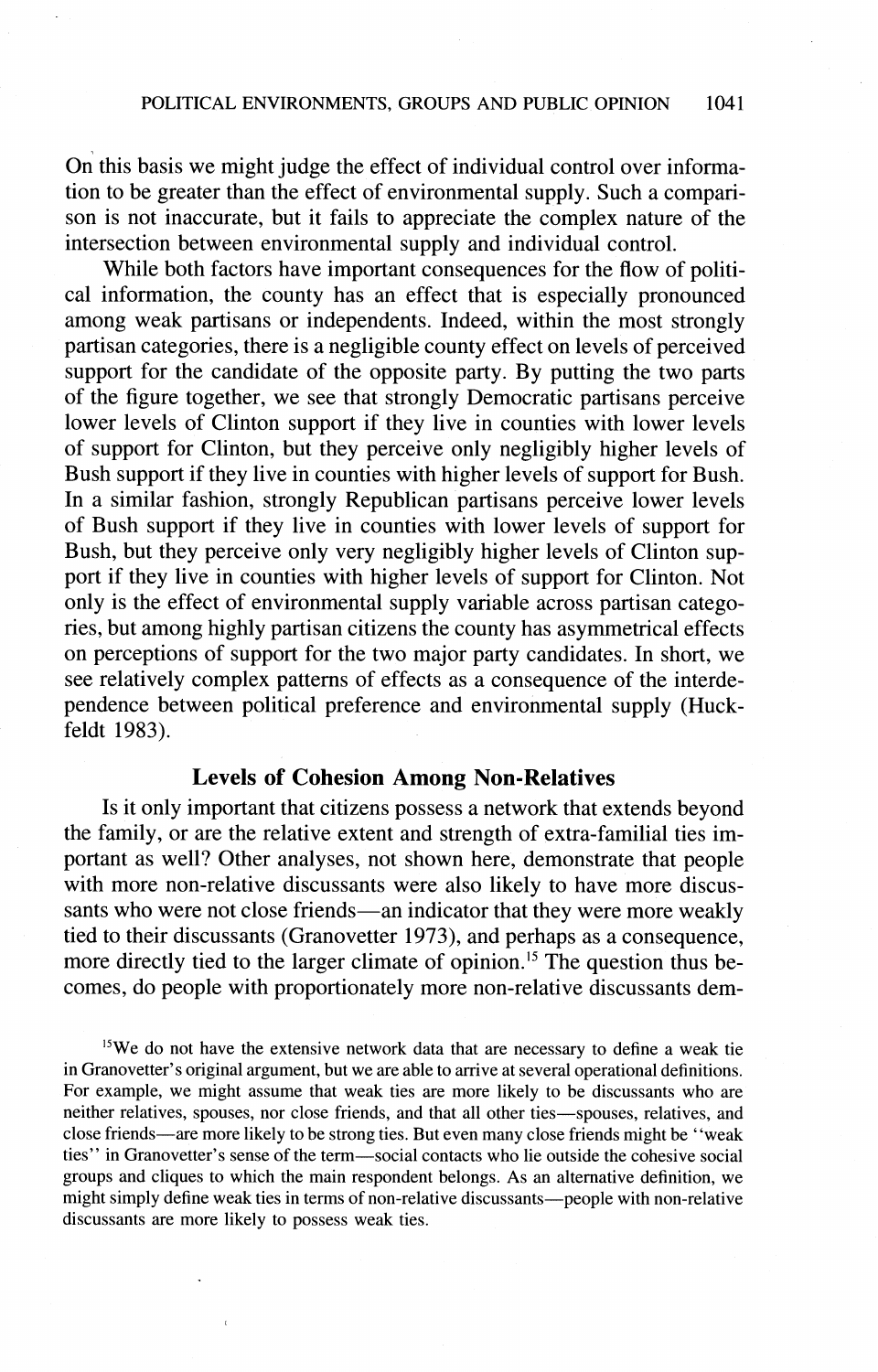| County Effects Contingent on the Froportion of Discussants who are<br>Non-relatives <sup>a</sup> |                                 |          |  |  |
|--------------------------------------------------------------------------------------------------|---------------------------------|----------|--|--|
|                                                                                                  | Level of Perceived Support for: |          |  |  |
| Independent Variables                                                                            | Clinton                         | Bush     |  |  |
| Constant                                                                                         | $-0.194$                        | $-2.024$ |  |  |
|                                                                                                  | (.671)                          | (.674)   |  |  |
| Party identification                                                                             | $-0.369$                        | 0.380    |  |  |
|                                                                                                  | (.067)                          | (.066)   |  |  |
| White respondent                                                                                 | $-1.225$                        | 0.597    |  |  |
|                                                                                                  | (.306)                          | (.302)   |  |  |
| Proportion of discussants who are                                                                | $-1.994$                        | $-1.681$ |  |  |
| non-relatives                                                                                    | (.990)                          | (.928)   |  |  |
| County support for candidate <sup>b</sup>                                                        | 1.065                           | 0.598    |  |  |
|                                                                                                  | (1.396)                         | (1.495)  |  |  |
| County support for candidate $\times$                                                            | 4.431                           | 4.071    |  |  |
| proportion non-relative discussants                                                              | (2.201)                         | (2.387)  |  |  |
| $N =$                                                                                            | 1107                            | 1107     |  |  |
| Standard error of estimate $=$                                                                   | 2.907                           | 2.865    |  |  |
| $R^2$                                                                                            | .26                             | .22      |  |  |

# Table 5. Level of Perceived Support for Clinton and Bush, with County Effects Contingent on the Proportion of Discussents who are

Level of perceived support: natural log of odds =  $ln(p/(1-p))$ , where p is the proportion of discussants perceived by the main respondent to be supporters of Clinton and Bush, respectively

<sup>a</sup>Two-stage least squares results, where party identification is endogenous. Additional exogenous variables are income, education, and respondent recall of parents' partisanship. The first stage  $R^2$  values are .20 for the Clinton equation and .21 for the Bush equation.

<sup>b</sup>County support for candidate is measured as the proportion voting for Bush when perceived Bush support is the dependent variable and the proportion voting for Clinton when perceived Clinton support is the dependent variable.

Coefficient standard errors are shown in parentheses.

onstrate larger effects due to the climate of opinion within their counties of residence?

This question is addressed in Table 5, where a new explanatory variable is introduced—the proportion of discussants who are non-relatives. County support levels are measured in two ways: A main effect is measured for all respondents by including a variable that is the respective proportion of the county vote cast for Clinton and Bush. In addition, a contingent effect of the county is evaluated by including a variable that is the multiplicative product of county support levels and the proportion of discussants who are non-relatives. Thus, at one extreme, if a respondent has no non-relative discussants, the county effect would simply be the same as the main effect.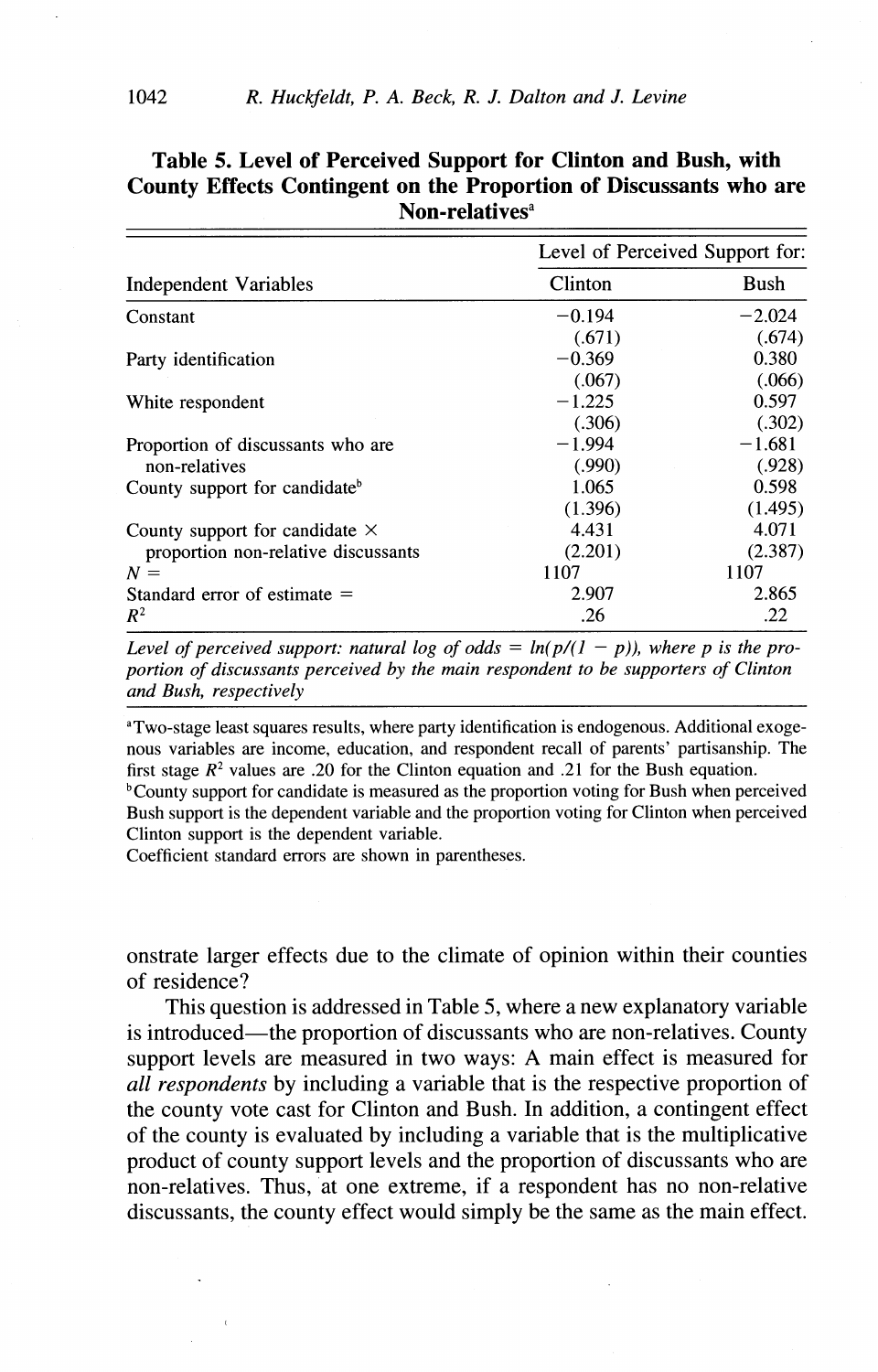Figure 2. Perceived Level of Support in Network for Clinton by County Vote and Proportion of Discussants who are not Relatives. For Non-Hispanic White Respondents who are Political Independents



Source: Predicted on the basis of Table 5.

At the opposite extreme, a respondent with all non-relative discussants would have a county effect that is the simple sum of the main effect coefficient and the coefficient for the interaction variable. If 50% of the respondent's discussants are non-relatives, the county effect would be the sum of the main effect coefficient and one-half of the coefficient for the interaction variable.

As Table 5 shows, the main effect is statistically indiscernible both for perceptions of Clinton support and for perceptions of Bush support. This result runs parallel with the earlier analysis—respondents without non-relative discussants are unaffected by the larger climate of opinion. For perceptions of Bush support, the coefficient for the interaction variable lies in the correct direction, but fails to satisfy the 95%, two-tail hypothesis testing criterion for a statistically discernible effect. For perceptions of Clinton support, however, the interaction variable produces a statistically discernible effect lying in the expected direction, supporting the expectation that people with proportionally more non-relative discussants should be more fully integrated within the climate of opinion in the larger county environment.

How large is the effect? Figure 2 employs the model estimates of Table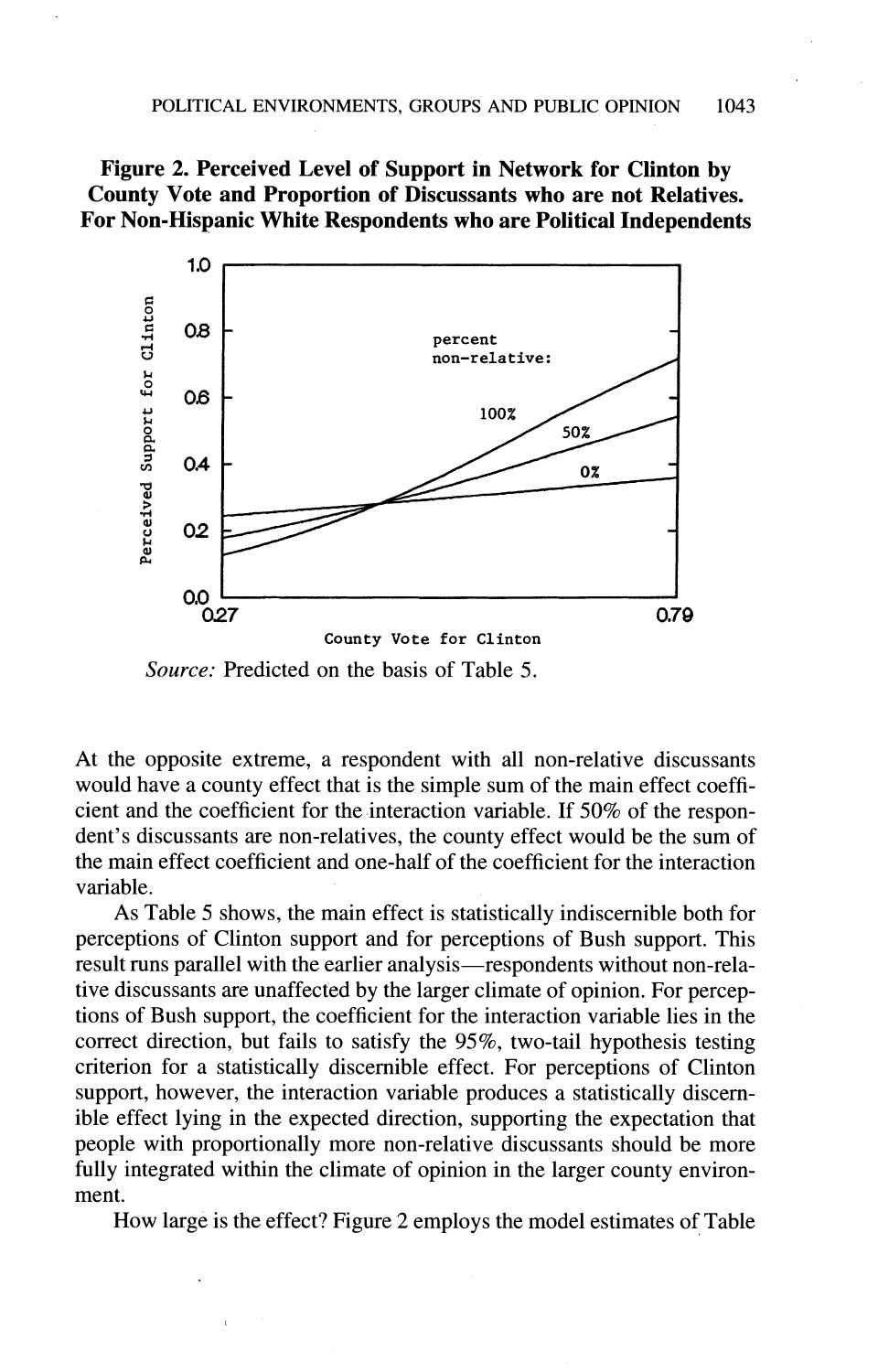|                                                                   | Level of Perceived Support for: |          |  |
|-------------------------------------------------------------------|---------------------------------|----------|--|
| Independent Variables                                             | Clinton                         | Bush     |  |
| Constant                                                          | $-0.022$                        | $-2.224$ |  |
|                                                                   | (.774)                          | (.752)   |  |
| Party identification                                              | $-0.368$                        | 0.373    |  |
|                                                                   | (.068)                          | (.066)   |  |
| White respondent                                                  | $-1.235$                        | 0.595    |  |
|                                                                   | (.306)                          | (.302)   |  |
| All non-relative discussants                                      | $-1.349$                        | $-0.373$ |  |
| are close friends                                                 | (.852)                          | (.785)   |  |
| A non-relative discussant is                                      | $-1.758$                        | $-1.784$ |  |
| less than a close friend                                          | (.986)                          | (.942)   |  |
| County composition effects for<br>respondents where: <sup>b</sup> |                                 |          |  |
| all discussants are relatives                                     | 0.733                           | 0.719    |  |
|                                                                   | (1.640)                         | (1.710)  |  |
| all non-relative discussants                                      | 3.769                           | 1.808    |  |
| are close friends                                                 | (1.203)                         | (1.386)  |  |
| a non-relative discussant is                                      | 4.436                           | 6.129    |  |
| less than a close friend                                          | (1.709)                         | (1.881)  |  |
| $N =$                                                             | 1107                            | 1107     |  |
| Standard error of estimate $=$                                    | 2.910                           | 2.861    |  |
| $R^2$                                                             | .26                             | .22      |  |

## Table 6. Level of Perceived Support for Clinton and Bush in Network, with County Effects Contingent on Discussant Intimacy<sup>a</sup>

Level of perceived support: natural log of odds =  $ln(p/(1 - p))$ , where p is the proportion of discussants perceived by the main respondent to be supporters of Clinton and Bush, respectively

<sup>a</sup>Two-stage least squares results, where party identification is endogenous. Additional exogenous variables are income, education, and respondent recall of parents' partisanship. The first stage  $R^2$  values are .20 for the Clinton equation and .21 for the Bush equation.

<sup>b</sup>County composition is measured as the proportion voting for Bush when perceived Bush support is the dependent variable and the proportion voting for Clinton when perceived Clinton support is the dependent variable. Each county variable is set to zero when the specified contingency does not hold.

Coefficient standard errors are shown in parentheses.

5 to compare county effects on perceptions of Clinton support across three alternative micro environmental conditions: main respondents with no nonrelative discussants, with 50% non-relative discussants, and with all nonrelative discussants. These results suggest that higher proportions of non-relative discussants enhance the magnitude of the county effect on perceived Clinton support in respondents' micro environments.

Table 6 presents a final formulation of micro environmental conse-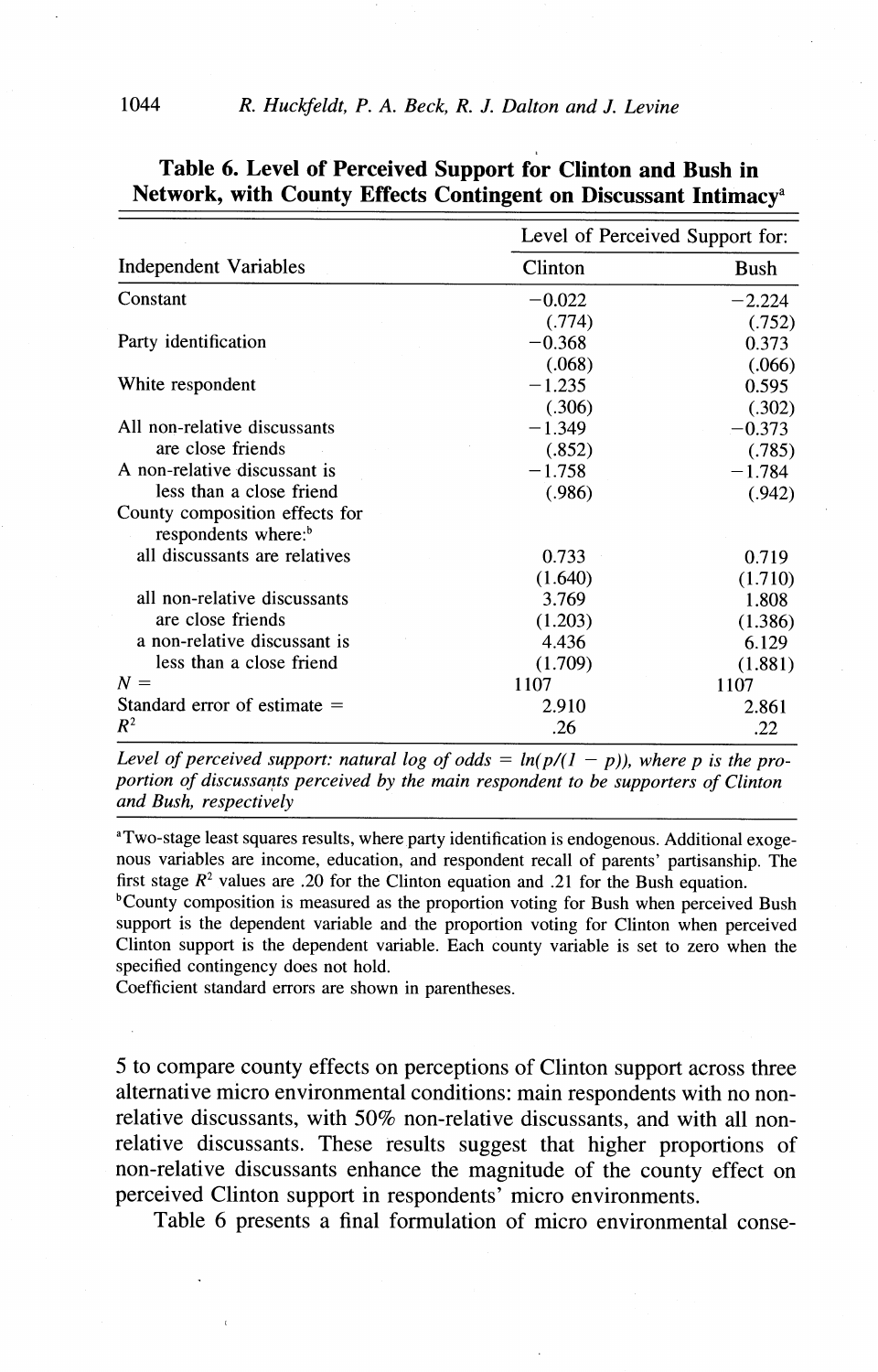quences for the flow of socially communicated information in the larger environment. In this model, the effect of the county is measured separately for three groups: main respondents who do not have any non-relative discussants, (25.8%), main respondents with non-relative discussants who are "close friends" (50.7%), and main respondents with non-relative discussants who are less than close friends  $(23.6\%)$ . Thus the model is an empirical effort to discriminate more fully between interaction that occurs within and beyond the more intimate confines of cohesive groups. As before, the coefficients show no effect among main respondents who do not report a non-relative discussant, either for perceptions of Bush support or for perceptions of Clinton support. For perceptions of Clinton support, the coefficients show statistically discernible county effects, both among the main respondents with close friends and among the main respondents with networks including discussants who are less than close friends, and the effect is only marginally greater among those main respondents with the less intimate discussant.

The presence of the less intimate discussant has more important consequences for county effects on perceptions of Bush support within the network. Figure 3 examines the magnitude of the county effect on perceived Bush support as a function of micro environmental variation, based on the coefficient estimates of Table 6. Main respondents with discussants who are close friends demonstrate a very modest county effect that is statistically indiscernible. In contrast, the county effect among main respondents with a less intimate non-relative discussant is statistically discernible and quite substantial, with more than a 40% difference across the range of counties.

Taken together, these results provide clear and unambiguous support for the importance of micro environments that extend beyond the boundaries of the family. Main respondents who identify a non-relative discussant demonstrate substantial county effects on perceptions of support within their discussion networks. They are, in short, plugged into the larger climate of public opinion. The empirical consequences of the distinction between close friends and other non-relatives, as well as the distinction based on the proportion of non-relative discussants, are less clear cut. But overall these results point toward the role of less intimate network ties in generating larger county effects and leading to a more complete integration of the individual within the larger climate of public opinion.

#### **Explaining Political Integration**

We have shown that the particular construction of micro environments has important consequences for the social communication of public opinion as it exists in the larger environment. In other words, those citizens who are connected socially to non-relatives are also more highly integrated polit-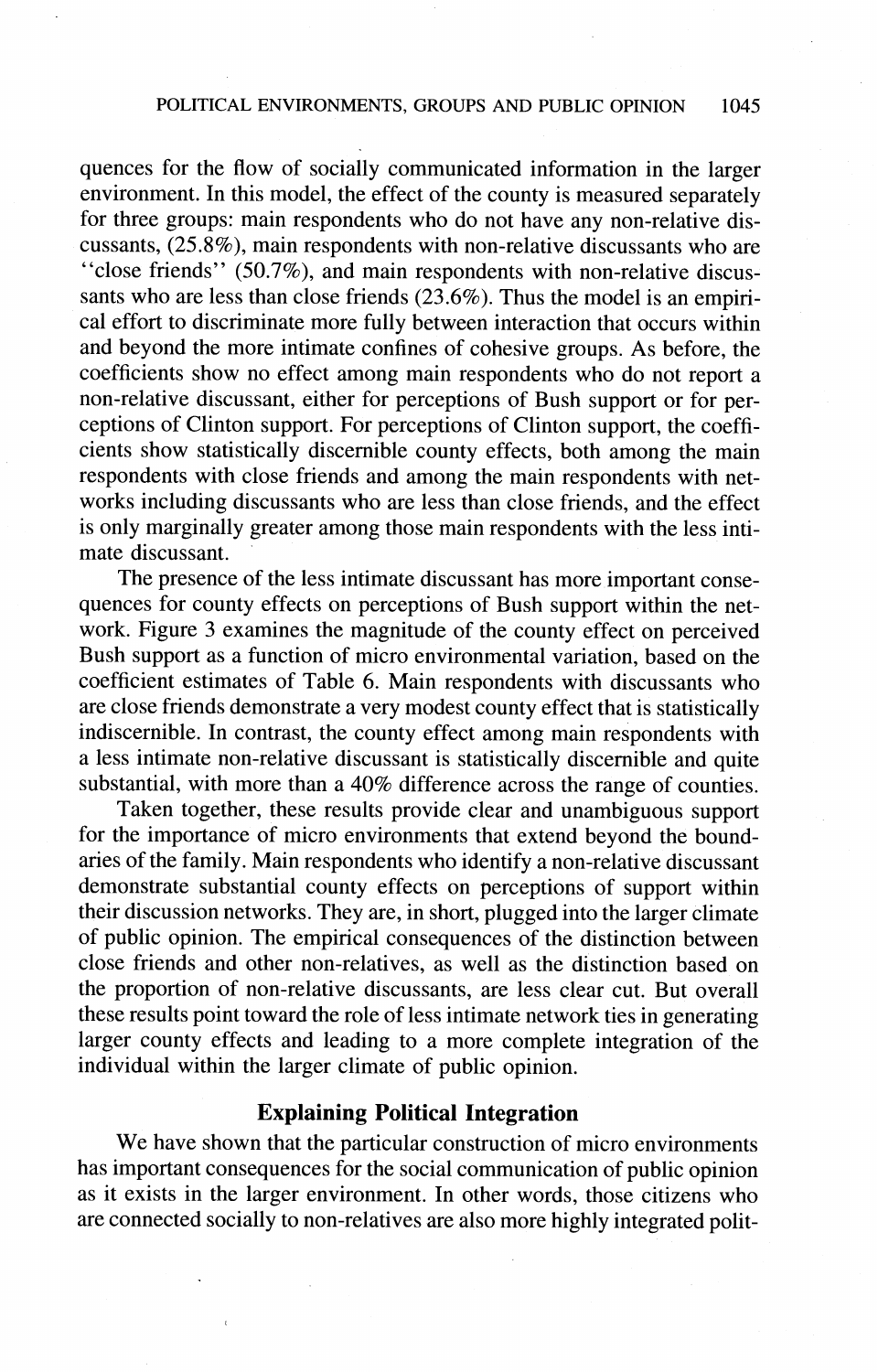## Figure 3. Perceived Level of Support in Network for Bush by County Vote and Type of Network Ties. For Non-hispanic White Respondents who are Political Independents.



*Note:* "all relatives" = all discussants are relatives; "close friends" = at least one discussant is a (non-relative) close friend, but none are less than close friends: "less than close friend" = at least one discussant is a nonrelative who is less than a close friend

Source: Predicted on the basis of Table 6

ically within the prevailing flow of public opinion. But who are these people? What are the defining characteristics of these more highly integrated citizens?

First, we conceive the structure of these micro environments according to a simplified recursive model: people with more social contacts are more likely to have more contacts with non-relatives, and people with more non-relative contacts are more likely to have discussants who are less than close friends. In terms of our own measurement procedures, people who name more discussants are more likely to name more nonrelative discussants, and people who name more non-relative discussants are more likely to name a non-relative discussant who is less than a close friend.

The three endogenous variables in this recursive structure are considered, last to first, across the three columns of Table 7. The first column shows that people with more non-relative discussants are indeed more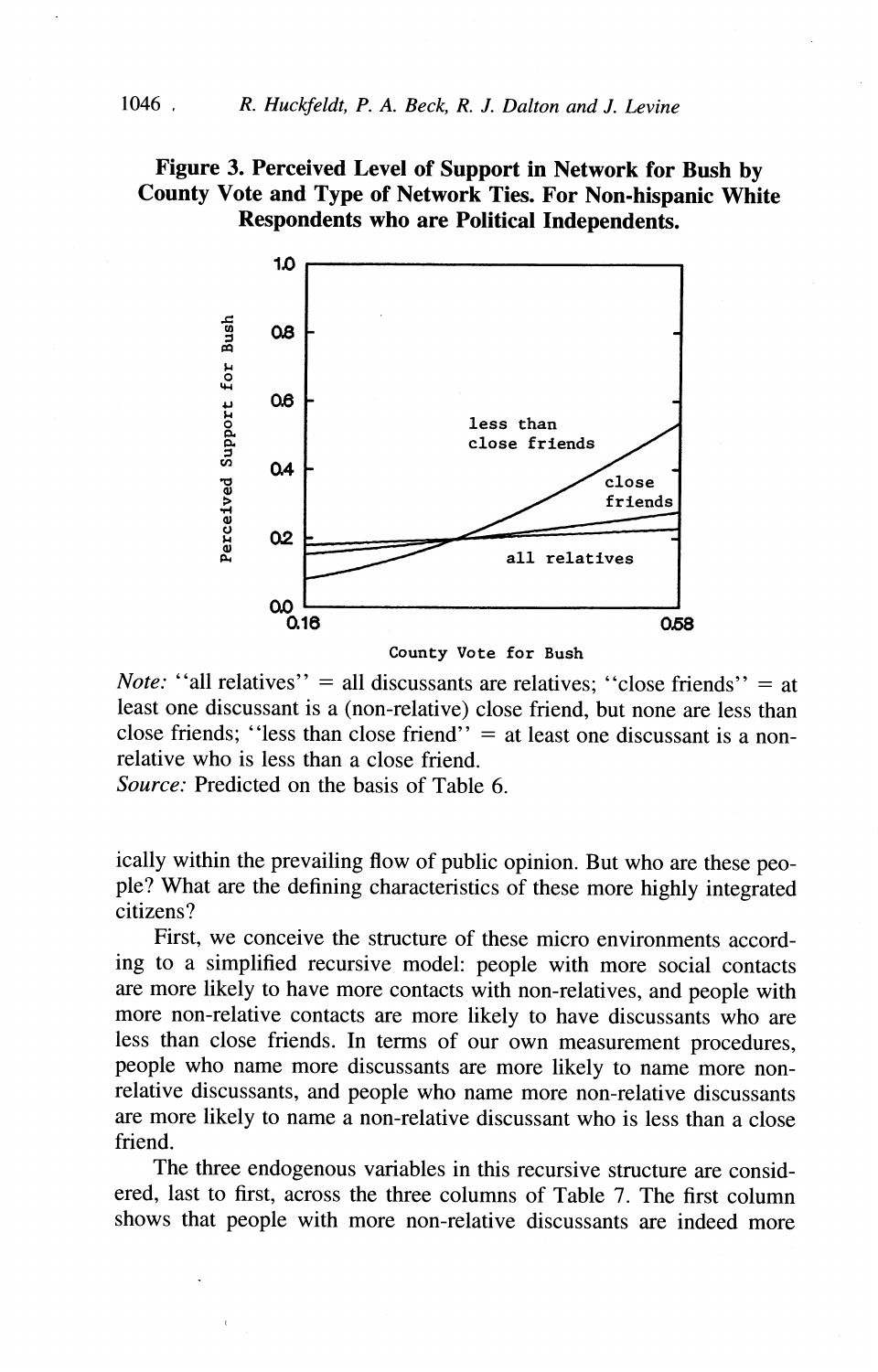|                                                              | Dependent Variables                                       |                                                                    |                                                    |
|--------------------------------------------------------------|-----------------------------------------------------------|--------------------------------------------------------------------|----------------------------------------------------|
| <b>Independent Variables</b>                                 | Discussant<br>Who is Not a<br>Close Friend<br>$(logit)^a$ | Number of<br>Non-relative<br><b>Discussants</b><br>(least squares) | Number of<br><b>Discussants</b><br>(least squares) |
| Constant                                                     | $-3.497$                                                  | $-.369$                                                            | 1.586                                              |
| Education                                                    | (.520)<br>.027                                            | (.186)<br>.001                                                     | (.288)<br>.081                                     |
| Income                                                       | (.033)<br>.064                                            | (.012)<br>$-.031$                                                  | (.018)<br>.125                                     |
|                                                              | (.056)                                                    | (.020)                                                             | (.032)                                             |
| Number of organizations                                      | $-.048$<br>(.054)                                         | .046                                                               | .095                                               |
| Length of residence at<br>current address                    | .004<br>(.005)                                            | (.019)<br>$-.003$<br>(.002)                                        | (.030)<br>$-.001$                                  |
| Respondent is employed                                       | .237<br>(.184)                                            | .173<br>(.065)                                                     | (.003)<br>.021                                     |
| Age                                                          | .000<br>(.006)                                            | .002<br>(.002)                                                     | (.101)<br>$-.010$<br>(.003)                        |
| Number of non-relative<br>discussants                        | .816<br>(.062)                                            |                                                                    |                                                    |
| Number of discussants                                        |                                                           | .566<br>(.018)                                                     |                                                    |
| $N =$                                                        | 1212                                                      | 1212                                                               | 1212                                               |
| Standard error of estimate $=$<br>$R^2 =$                    |                                                           | .987<br>.475                                                       | 1.543<br>.096                                      |
| Likelihood ratio statistic $=$                               | 241.440                                                   |                                                                    |                                                    |
| Chi-square $p$ -value $=$                                    | .000                                                      |                                                                    |                                                    |
| Correctly predicted $=$<br>Percentage reduction of $error =$ | 79.1%<br>2.8%                                             |                                                                    |                                                    |

## Table 7. Characteristics of Discussant Networks as a Function of **Main Respondent Characteristics and Involvements**

Number of organizations: the number of organizations to which the respondent reports belonging. Coded 0 through 5, where 5 is five or more oganizations.

<sup>a</sup>Because the logit model is nonlinear, the effect of each explanatory variable must be assessed with respect to a particular point on the probability distribution of the dependent variable. For example, each variable's marginal effect is equal to one-fourth of the estimated coefficient when the criterion variable probability is equal to .5. Coefficient standard errors are shown in parentheses.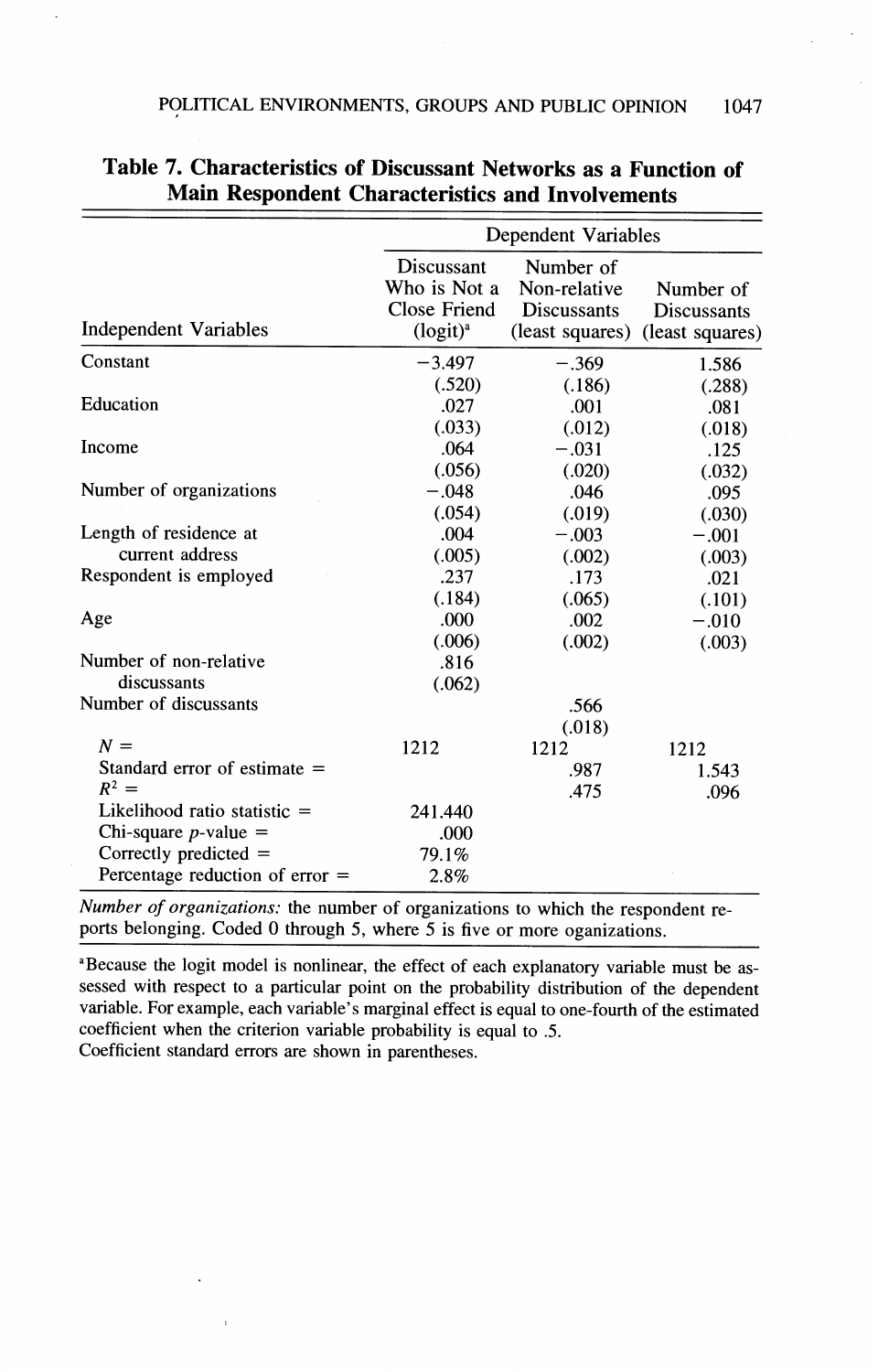likely to have a non-relative discussant who is less than a close friend. but none of the other explanatory variables register statistically discernible effects. Moving to the second column, people with more discussants are more likely to have more non-relative discussants, as are people who belong to more organizations and people who are employed. Finally, the third column shows that younger, higher income, better educated people with more organizational involvements are more likely to name more discussants

Where does this leave us? First, the recursive structure of the model suggests that the most politically integrated citizens are those people who are better educated, higher income, and younger, with more opportunities for extensive social interaction. But notice that these are the people who are most likely to experience the larger climate of public opinion, and this would seem to indicate that it is not the marginal citizens who are most subject to the effects of socially communicated public opinion, but rather those citizens who are best equipped for citizenship (Converse 1962; Orbell 1970).

Second, notice how little variation is explained in the third column of Table 7. Ninety percent of the variation in the dependent variable is left unexplained, and hence we are unable to nail down, with precision, the people who name more discussants. We know a great deal about these people: they are more likely to be better educated, higher income, younger, and more organizationally involved. There is an enormous amount, however, we do not know—there is a great deal of residual variation—and it is clear that the extent to which people are socially connected is not any simple function of individually defined characteristics. In other words, the basis of political integration may be idiosyncratic to the individual, but it is individually idiosyncratic in a manner that defies explanation on the basis of other, commonly employed, individually based characteristics.

Perhaps the best solution to this puzzle is to take the construction of micro environments more seriously as a basic fact of political existence. In much the same way that Downs (1957) taught us to treat individual purpose as a defining ingredient of citizenship, and Verba and Nie (1972) instructed us to treat social status as an essential element of political involvement, so also the construction of micro environments may play a fundamentally important role in the creation and transmission of public opinion.

#### **Conclusion**

Public opinion is communicated through public channels. Indeed, that is arguably what makes opinion public. People hold many opinions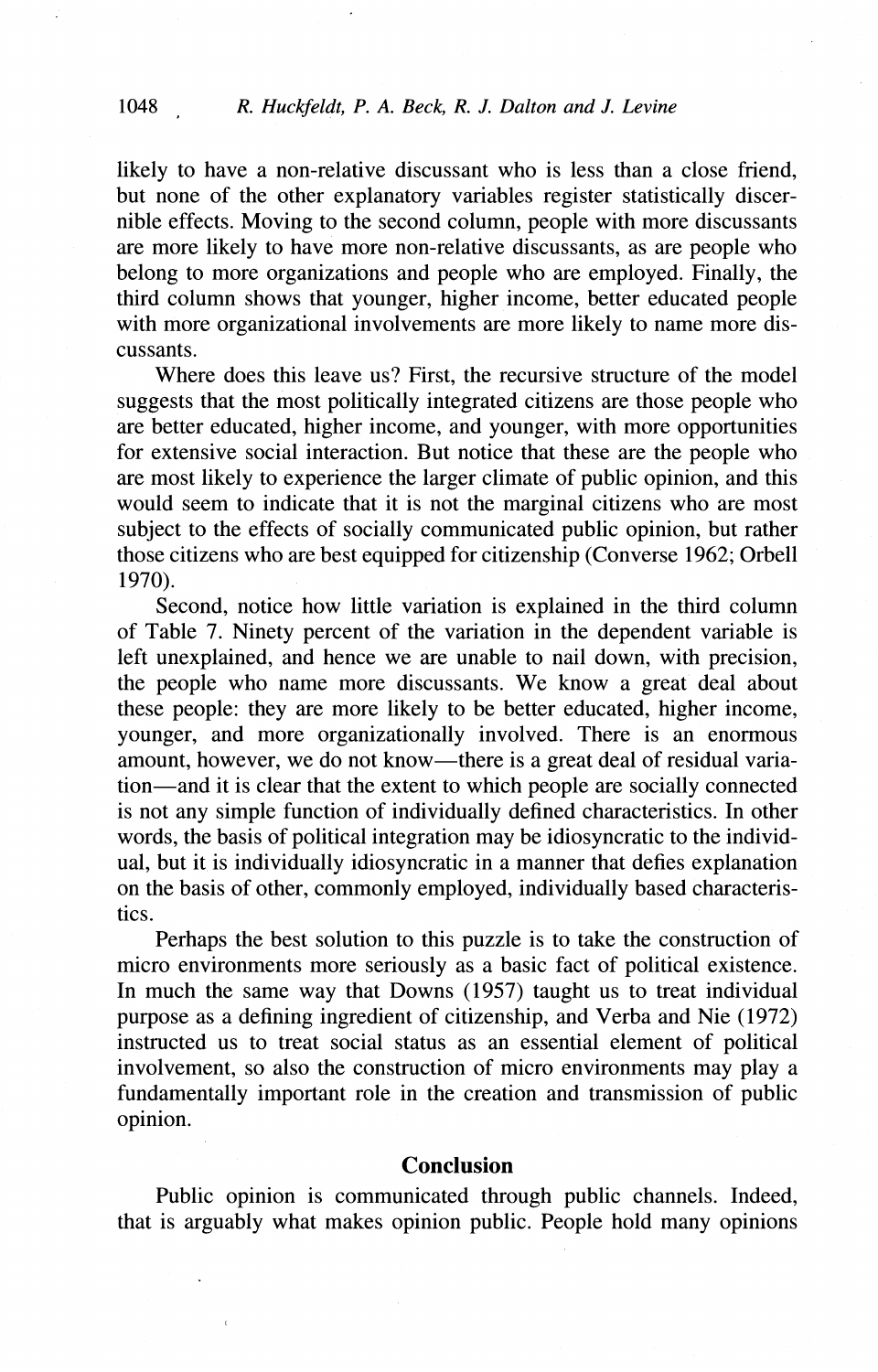regarding many important topics, but opinions that are not publicly communicated might better be understood as private opinions, secluded from the bright light of public scrutiny and socially communicated information. Some opinions are almost inescapably public: who would make the best president? Others are typically private: how should one assess the virgin birth? Still others evolve in time from one category to another: under what circumstances should abortion be permitted? In short, a crucial ingredient of public opinion is that it is publicly held and communicated, not simply that it involves topics that are important to the public.

If public communication is a crucial component of public opinion, then it becomes important to specify the particular manner in which it is transmitted. Our own formulation stresses the intersection between individual selectivity and environmental supply. People invoke their own political preferences when they search out sources of information—they attempt to locate a bias that reflects their own predispositions and self-perceived interests. But individually exercised control over information is stochastic and incomplete, and it collides with environmentally generated supply. The availability of alternative information sources and particular political biases is variable across environments, and hence the same informational preferences produce different consequences in different settings.

Moreover, the public communication of public opinion is incomplete because many citizens are not plugged into the mechanisms of its transmission. Private citizens who confine their interactions within the boundaries of cohesive social groups remain secluded and largely unaffected by the larger climate of opinion. In this way, the consequences of the larger environment of opinion depend on the particular construction of social networks—networks of interaction that occupy an intermediary role between the citizen and the public.

Which citizens are most affected by these larger environments of opinion? The citizens whose patterns of social interaction reach beyond the tightly defined boundaries of cohesive social groups are most exposed, and these are the citizens who tend to be more highly educated and organizationally involved. In short, it is perhaps the citizens with the highest levels of civic capacity who are most likely to encounter the larger environment of opinion within their immediately defined micro environments.

Such a viewpoint encourages us to rethink the relationships between individuals and aggregates, as well as the normative consequences of these relationships for the effective exercise of citizenship. One popular model of democratic citizenship is rooted in the concept of the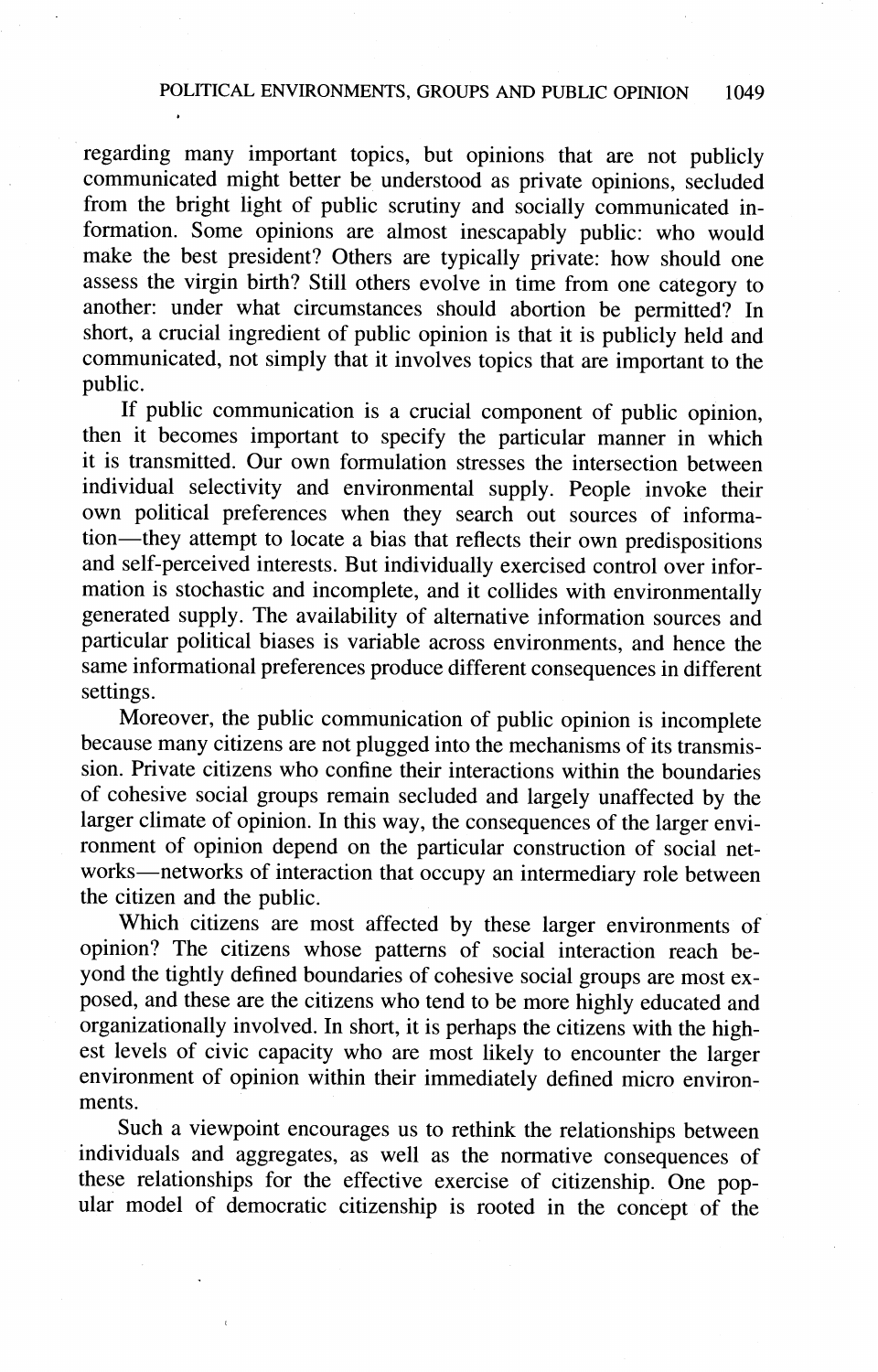capable individual who is competent to arrive at independently informed judgments. Another popular model stresses the importance of strong social ties that connect individual citizens to durable social groups. Neither model coincides with the picture that emerges here. The most capable citizens—those who are best educated and most organizationally active—escape the boundaries of tightly constructed social groups, but in so doing they expose themselves to a larger climate of opinion. Thus it would appear that, for many purposes, the important distinction lies not between the independent citizen and the citizen who is imbedded in a cohesive network of social relations. Rather, the more crucial distinction lies between those citizens whose primary sources of information are located within closed social cells, in contrast to those who are integrated within informational networks that expose them to larger environments of opinion.

What are the normative implications for democratic politics? Perhaps most immediately, this analysis calls into question the mass society theorists (Kornhauser 1959) who argue that a collapse of intermediary institutions has led to individually isolated citizens who are exposed to the instruments and agents of political manipulation. We may or may not be viewing the demise of these intermediary institutions, but the integration of citizens into political communities may be more fundamental, with implications that are perhaps more profound. The mass society critique would seem to suggest that people who are cut off from intermediary institutions should be most vulnerable to the larger climate of opinion, but our own analysis suggests otherwise. People who are better educated and organizationally involved—the people who are least symptomatic of the mass society pathologies—are the very people who are most likely to be exposed to local climates of opinion. In short, if there is a danger to the individual isolation arising from mass society, it arises because people are *not* exposed to these larger environments of opinion.

These observations encourage us to reconsider the work of Tocqueville (1988), who recognized quite early on the radically decentralized genius of democratic politics. Our own results underline the extent to which the exercise of democratic citizenship is locally anchored. The necessary consequence of engaged citizenship is to be exposed to a local environment of opinion—it can hardly be otherwise. Indeed, we might even adopt a definition of the democratic citizen that is built on active political communication beyond the boundaries of closed social cells. But the exemplar of such a citizen is not the Marlboro man who sits astride his horse in the splendid isolation of the western range. Rather, it more closely resembles the character from the Frank Capra movie whose political identity is forged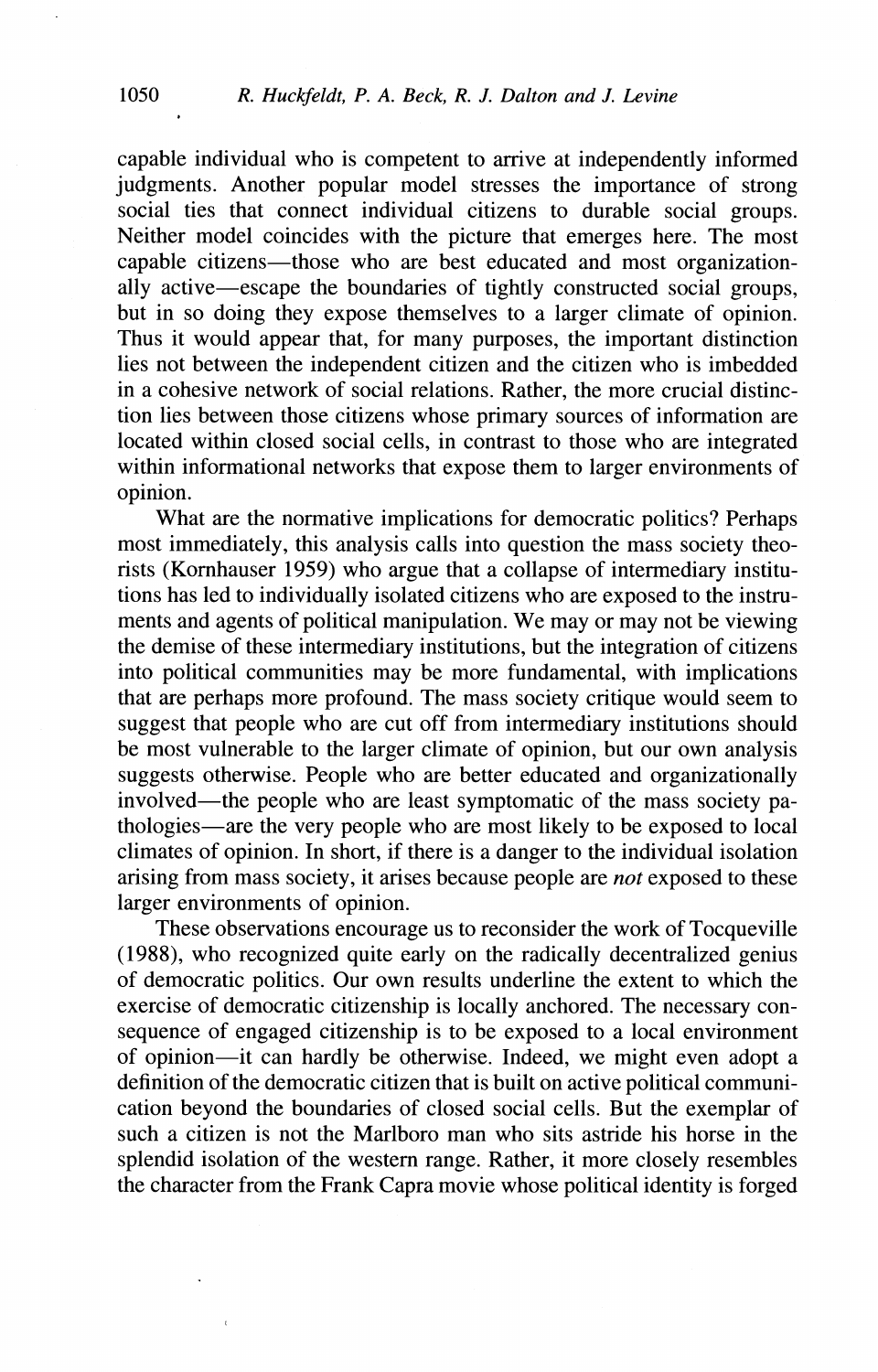by extensive networks of relations within the boundaries of a political community that is defined in both space and time.

Manuscript submitted 4 October 1994 Final manuscript received 27 January 1995

#### **APPENDIX**

This study is one part of a five nation comparative effort undertaken in Britain, Germany, Japan, Spain, and the United States during the early 1990s. The American study design is based on a stratified cluster sample in which the primary sampling units are counties. Three strata are employed: county population size, the educational composition of the county population, and the proportional change in the county's population from 1980 to 1990. Based on these strata, the county populations of the 48 contiguous states and the District of Columbia were allocated to 20 cells, each of which included 5% of the total population. A replicate design was employed in which two counties (or the District of Columbia) were independently chosen from each cell with replacement. And the probability of selecting a particular county within a particular cell was proportional to the relative population of the county within the cell. This produced two separate representative samples of 20 counties each. Los Angeles County appears in both samples, and thus the end product is 40 county samples drawn from 39 counties. Within each county, random digit dialing was used to generate a sample of approximately 33 respondents per county sample, for a total sample of 1318 respondents.

While the main respondent survey provides the central data base for this paper, these survey data are supplemented by other data collection efforts and data sources. Shorter interviews were conducted with two snowball samples. One snowball sample includes 271 spouses of the main respondents. A second snowball sample includes 841 non-spouse discussion partners. All interviews were conducted with people identified as discussants by the main respondent. Finally, we are also able to collect aggregate data on the counties and merge these data together with the survey in order to characterize the county environments within which the respondents reside.

All survey field work was conducted using computer assisted telephone interviewing by the Polimetrics Laboratory at Ohio State University and the Center for Survey Research at Indiana University. Interviews with the 1318 main respondents began during the week after the election campaign, and except for loose ends, was completed by the end of January. The main respondent interviews lasted somewhat in excess of one hour. The response rate was  $48\%$ , calculated as the ratio of completions to the sum of completions, refusals, and partials.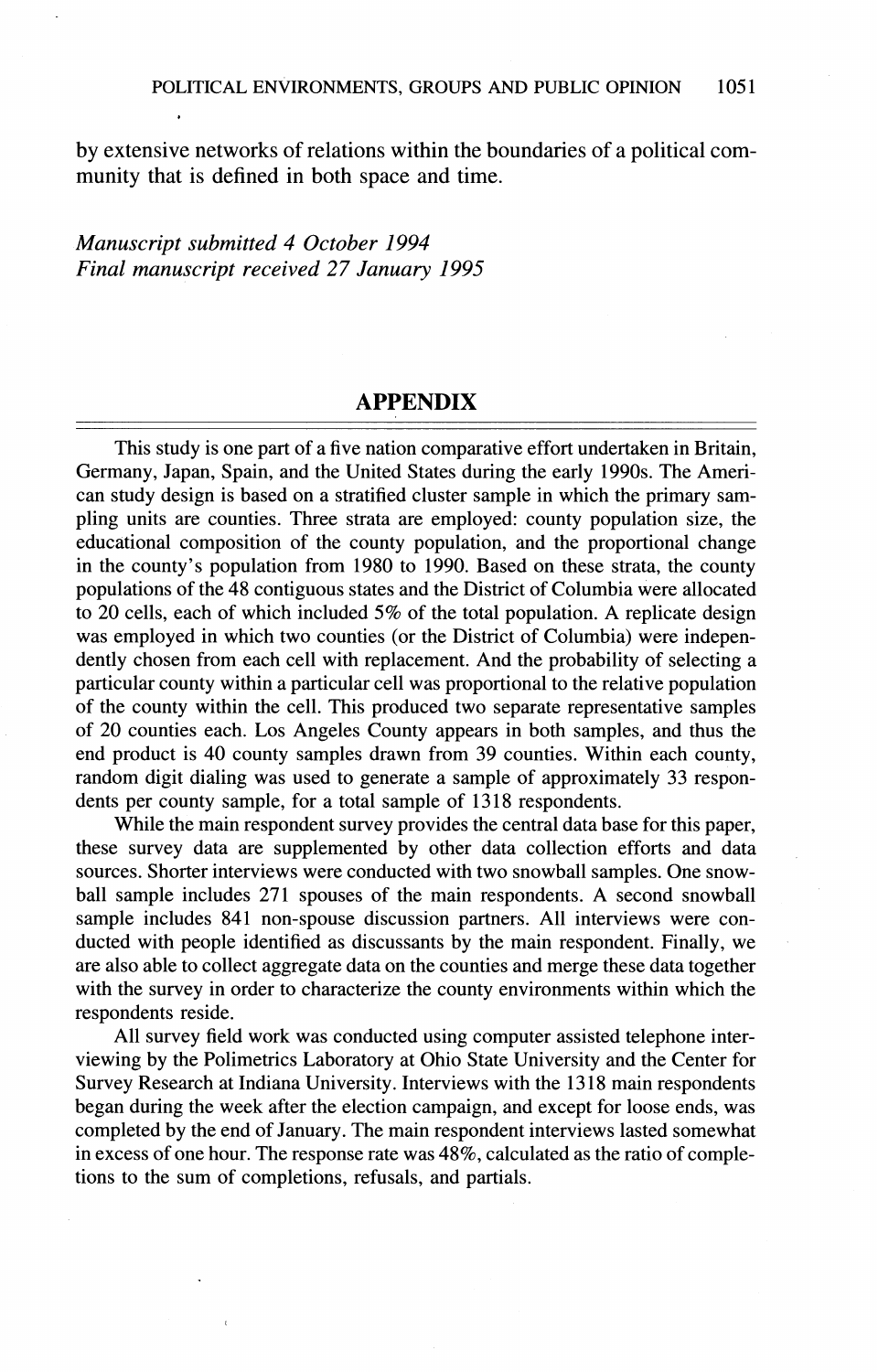In a clustered sampling design, such as the one we are employing, normally utilized procedures for calculating the standard errors of simple random samples are not theoretically justified. Clustering often creates homogeneity within clusters which compromises the amount of information gathered with the sample, thereby increasing the standard errors. These problems are reduced in our own study by two separate factors. First, since our clusters are large units (counties), there is a great deal of heterogeneity within the clusters. Second, we have employed a stratification procedure which yields benefits by increasing variation among the clusters. Replicate designs were conceived as a means of calculating standard errors for complex samples (Sudman 1976; Deming 1960). At the simplest level, statistical estimates for each independent sample can be compared to yield a central tendency as well as a standard error around the central tendency. The problem with such a strategy is that it seldom yields a high number of degrees of freedom because the number of replicates is inherently limited.

In response to this problem, a variety of pseudo-replication strategies have been developed that multiply the number of potential half samples that might be drawn from a simple replicate design such as the one we have employed. Two half samples might be drawn by treating Sample A and Sample B as separate samples. Then another set of half samples can be drawn by exchanging one county from each list, thereby producing two new half samples. And so on.

Kish and Frankel (1970) draw on the work of Plackett and Burman (1946) to produce a "balanced replication" procedure in which each combination of clusters is statistically independent from each of the other combinations of clusters, thereby reducing the number of replications while still exploiting the available information. While all the standard errors of this paper are calculated on the basis of a simple random sample, we have engaged in analyses which employ the Kish and Frankel procedure. Using the procedure, standard errors for both means and regression coefficients compare very favorably to those calculated on the basis of a simple random sample, with design effects that are on average only slightly greater than unity.

#### **REFERENCES**

Berelson, Bernard R., Paul F. Lazarsfeld, and William N. McPhee. 1954. Voting: A Study of Opinion Formation in a Presidential Election. Chicago: University of Chicago Press.

- Burt, Ronald S. 1986. "A Note on Sociometric Order in the General Social Survey Network Data." Social Networks 8:149-74.
- Burt, Ronald S. 1987. "Social Contagion and Innovation: Cohesion versus Structural Equivalence." American Journal of Sociology 92:1287-1335.
- Calvert, Randall L. 1985. "The Value of Biased Information: A Rational Choice Model of Political Advice," Journal of Politics 4:530-555.
- Coleman, James S., Elihu Katz and Herbert Menzel. 1966. Medical Innovation. New York: Bobbs-Merrill.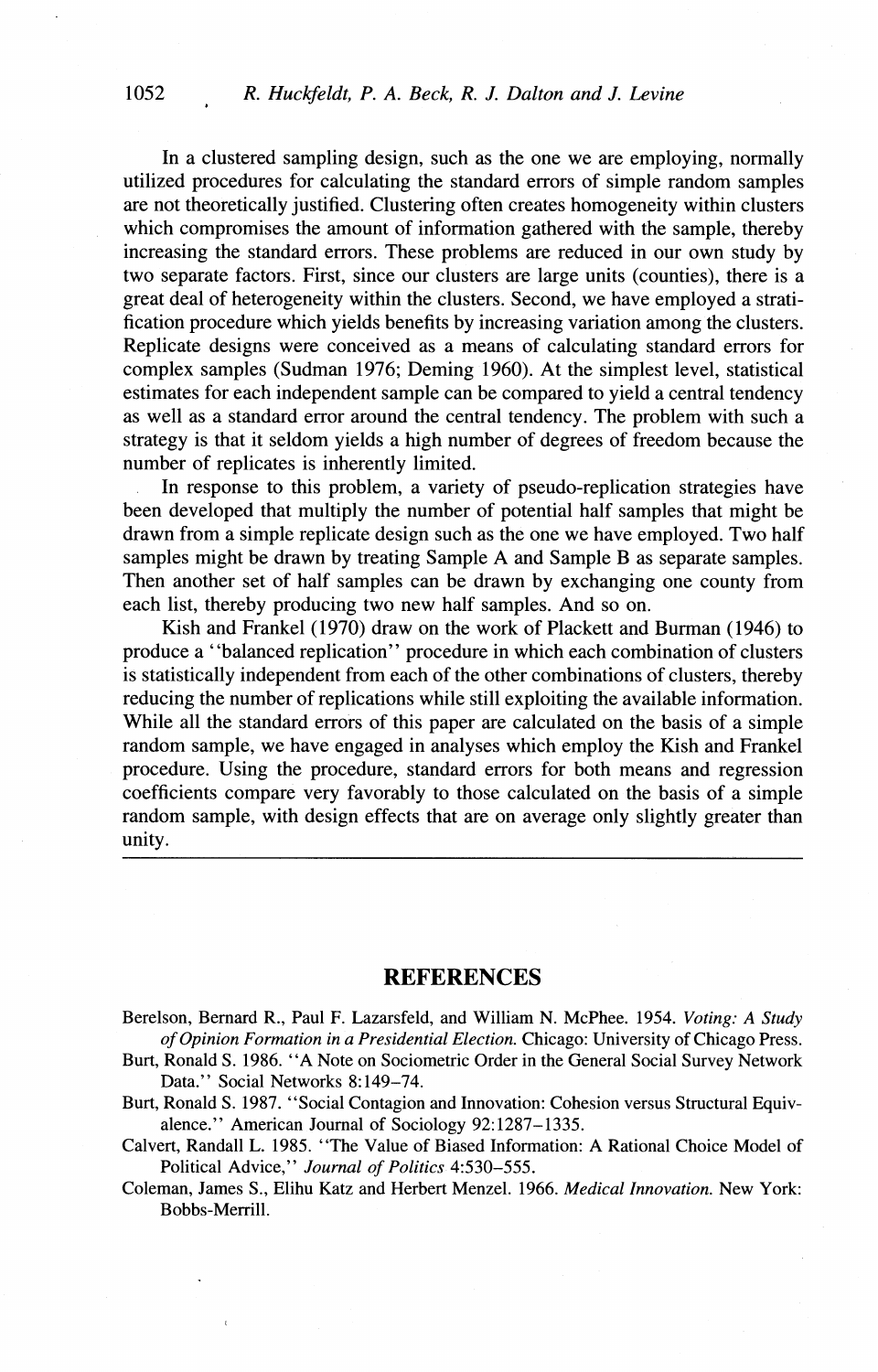Converse, Philip E. 1962. "Information Flow and the Stability of Partisan Attitudes." Public Opinion Ouarterly 26:578-99.

Cox, Kevin R. 1969. "The Voting Decision in a Spatial Context." In Progress in Geography: International Reviews of Current Research, Vol. 1., ed., Christopher Board, Richard J. Charley, and Peter Haggett. New York: St. Martin's.

Deming, W. Edwards. 1960. Sample Design in Business Research. New York: Wiley.

Downs, Anthony. 1957. An Economic Theory of Democracy. New York: Harper and Row.

- Fuchs, Lawrence H. 1955. "American Jews and the Presidential Vote." American Political Science Review 49:385-401.
- Granovetter, Mark. 1973. "The Strength of Weak Ties." American Journal of Sociology 78:1360-80.

Green, William H. 1993. Econometric Analysis. 2nd ed. New York: Macmillan.

- Hanushek, Eric A. and John E. Jackson. 1977. Statistical Methods for Social Scientists. New York: Academic Press.
- Huckfeldt, Robert. 1983. "Social Contexts, Social Networks, and Urban Neighborhoods: Environmental Constraints on Friendship Choice." American Journal of Sociology  $89:651-69.$
- Huckfeldt, Robert and John Sprague. 1987. "Networks in Context: The Social Flow of Political Information." American Political Science Review 81:1197-1216.
- Huckfeldt, Robert and John Sprague. 1991. "Discussant Effects on Vote Choice: Intimacy, Structure, and Interdependence." Journal of Politics 53:122-58.
- Huckfeldt, Robert and John Sprague. 1995. Citizens, Politics, and Social Communication: Information and Influence in an Election Campaign. New York: Cambridge University Press.
- Jennings, M. Kent and Richard G. Niemi. 1974. The Political Character of Adolescence. Princeton: Princeton University Press.
- Jennings, M. Kent and Richard G. Niemi, 1968. "The Transmission of Political Values from Parent to Child." American Political Science Review 62:169-84.
- Jennings, M. Kent and Richard G. Niemi. 1981. Generations and Politics: A Panel Study of Young Adults and Their Parents. Princeton, New Jersey: Princeton University Press.
- Katz, Elihu. 1957. "The Two-Step Flow of Communication: An Up-to-Date Report on a Hypothesis." Public Opinion Quarterly 21:61-78.
- Katz, Elihu and Paul F. Lazarsfeld. 1955. Personal Influence: The Part Played by People in the Flow of Mass Communications. Glencoe, Illinois: Free Press.
- Kenney, Christopher. 1993. "Social Influence and Opinion on Abortion." Social Science Quarterly 74:560-74.
- Key, V. O., Jr. and Frank Munger. 1959. "Social Determinism and Electoral Decision: the Case of Indiana." In American Voting Behavior, ed. Eugene Burdick and Arthur J. Brodbeck. Glencoe, Illinois: Free Press.
- Kish, Leslie and Martin Frankel. 1970. "Balanced Repeated Replications for Standard Errors." Journal of the American Statistical Association 65:1071-91.

Kornhauser, William. 1959. The Politics of Mass Society. New York: Free.

- Laumann, Edward O. 1973. Bonds of Pluralism: The Form and Substance of Urban Social Networks. New York: Wiley.
- Lazarsfeld, Paul, Bernard Berelson, and Hazel Gaudet. 1944. The People's Choice: How the Voter Makes Up His Mind in a Presidential Campaign. New York: Columbia University Press.

MacKuen, Michael. 1990. "Speaking of Politics: Individual Conversational Choice, Public Opinion, and the Prospects for Deliberative Democracy." In Information and Demo